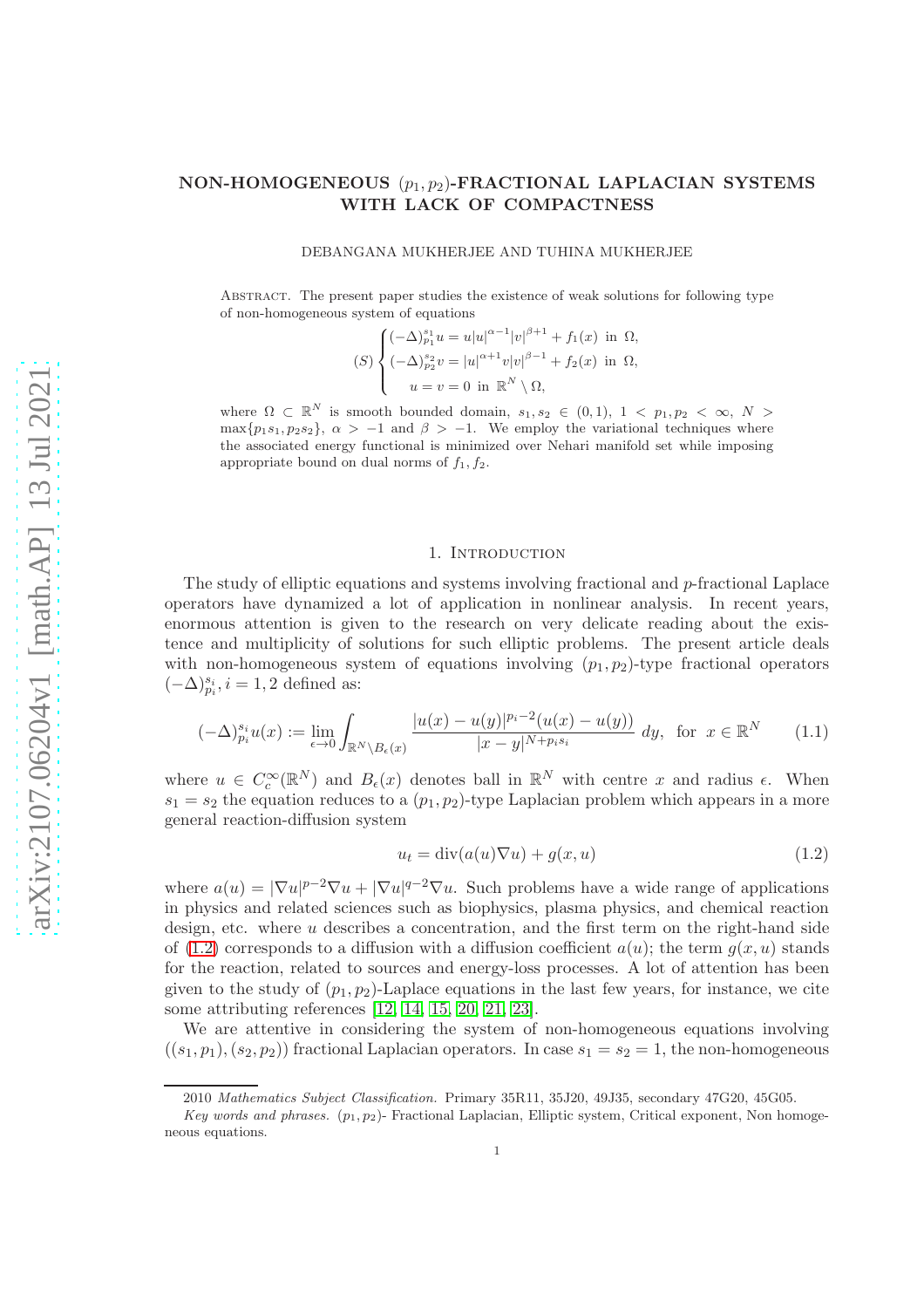elliptic systems were initially researched by J. Chabrowski [\[6\]](#page-15-6) where the author has established multiple solutions for

$$
(-\Delta)_{p_1} u = \lambda u |u|^{\alpha - 1} |v|^{\beta + 1} + f_1 \text{ in } \Omega,
$$
  

$$
(-\Delta)_{p_2} v = \lambda |u|^{\alpha + 1} v |v|^{\beta - 1} + f_2 \text{ in } \Omega,
$$
  

$$
u = v = 0 \text{ in } \mathbb{R}^N \setminus \Omega,
$$

where  $\Omega \subset \mathbb{R}^N$  is bounded,  $\lambda > 0$ ,  $1 < p_1, p_2 < N$ ,  $-1 < \alpha, \beta$ . If we take  $s_1 = s_2 = 1$ , then our problem (S) is also studied by J. Velin [\[22\]](#page-15-7) over a regular bounded set  $\Omega$  and by Benmouloud et al. [\[2\]](#page-14-0) over  $\Omega$  any open set. The couple of papers have adopted variational techniques with enthralling use of a maximum norm over the product function space. Later on, a class of  $(p, q)$ -Laplacian system with indefinite weights have been learned by Afrouzi et al. in [\[1\]](#page-14-1) via local minimization techniques. For interested readers, we point out some striking articles [\[10,](#page-15-8) [13,](#page-15-9) [16,](#page-15-10) [18,](#page-15-11) [19\]](#page-15-12) which deals with various kind of elliptic systems involving the  $(p, q)$ -Laplace operator. In [\[10\]](#page-15-8), the authors have analyzed the existence of positive solutions to the non-cooperative fractional elliptic system and the scheme heavily relies upon the Schauder fixed point theorem. Using the mechanism of sub-super solutions, the authors in [\[13\]](#page-15-9) have achieved captivating results about the existence of a weak solution.

Driven by the above research, our prospect in this article is to establish the existence results for (S). There are very few and sparse works till now pledging with  $((s_1, p_1), (s_2, p_2))$ fractional Laplacian system of equations, for instance, we cite [\[17\]](#page-15-13). We also present a very recent and stirring article [\[3\]](#page-14-2) which deals with non-homogeneous semilinear fractional system with lack of compactness. The essence of our article lies in the fact that we contemplate on systems of equation with fractional  $(p_1, p_2)$ -Laplace operator, particularly, the quasilinear case over a bounded domain which is first of its kind in literature. Moreover, we are not assuming any fixed relation between  $s_1, s_2$ . Since the nonlinearity is of critical growth, we face a lack of compactness situation even in the bounded domain case. The approach to handle our problem is variational and we do a local minimization to establish existence results.

Organisation of the paper : The present paper is classified into the following sections-Section 2 which is again divided into four parts- first part deals with the suitable function spaces with which we have worked on, second part intents to cover some notations and symbols used throughout the paper, third part is schemed for some hypotheses needed to establish our main outcome and the last part is designed for our main result. Section 3 embraces study of the problem over bounded domains and the proof of our main result.

# 2. Functional Setting and Main result

2.1. Functional Setting. In this section, we interpret appropriate function spaces which are imperative for our analysis. Let  $p > 1$ ,  $s \in (0, 1)$ ,  $N > ps$ ,  $p_s^* := \frac{Np}{N-s}$  $\frac{Np}{N-sp}$ . We denote the standard fractional Sobolev space by  $W^{s,p}(\Omega)$  endowed with the norm

$$
||u||_{W^{s,p}(\Omega)} := ||u||_{L^p(\Omega)} + \left( \int_{\Omega \times \Omega} \frac{|u(x) - u(y)|^p}{|x - y|^{N + sp}} dx dy \right)^{1/p}.
$$

We set  $Q := \mathbb{R}^{2N} \setminus (\Omega^c \times \Omega^c)$ , where  $\Omega^c = \mathbb{R}^N \setminus \Omega$  and define

$$
X_{s,p}(\Omega) := \Big\{ u : \mathbb{R}^N \to \mathbb{R} \text{ measurable } \Big| u|_{\Omega} \in L^p(\Omega) \text{ and } \int_Q \frac{|u(x) - u(y)|^p}{|x - y|^{N + sp}} dx dy < \infty \Big\}.
$$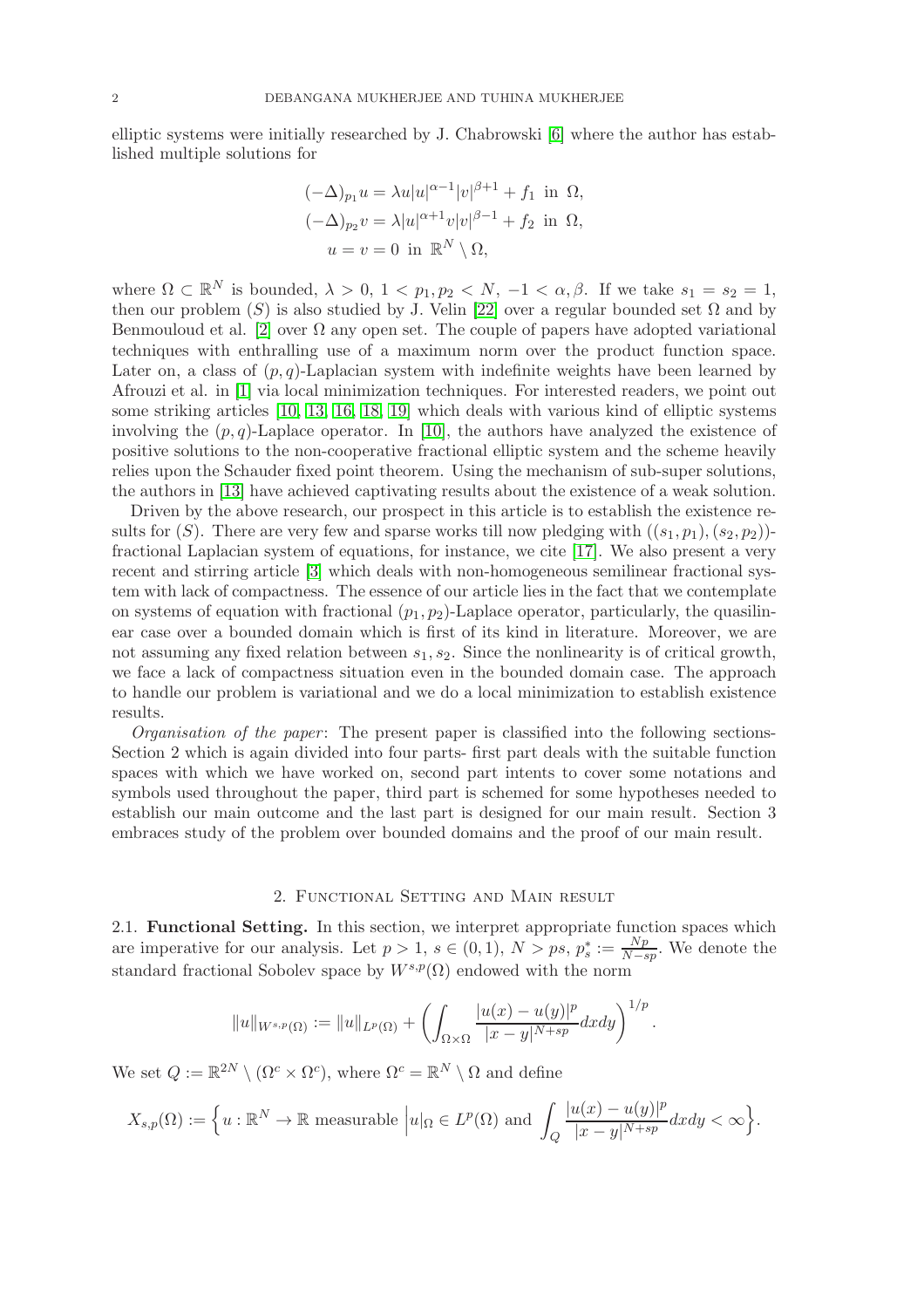The space  $X_{s,p}(\Omega)$  is endowed with the norm defined as

$$
||u||_{s,p} := |u|_{L^p(\Omega)} + \left( \int_Q \frac{|u(x) - u(y)|^p}{|x - y|^{N + sp}} dx dy \right)^{1/p}.
$$

We note that in general  $W^{s,p}(\Omega)$  is not same as  $X_{s,p}(\Omega)$  as  $\Omega \times \Omega$  is strictly contained in Q. We define the space  $X_{0,s,p}(\Omega)$  as

$$
X_{0,s,p}(\Omega) := \left\{ u \in X_{s,p} : u = 0 \quad \text{a.e. in} \quad \mathbb{R}^N \setminus \Omega \right\}
$$

or equivalently as  $\overline{C_0^{\infty}(\Omega)}^{X_{s,p}(\Omega)}$ . It is well-known that for  $p > 1$ ,  $X_{0,s,p}(\Omega)$  is a uniformly convex Banach space endowed with the norm

$$
[u]_{s,p} := ||u||_{0,s,p} = \left(\int_Q \frac{|u(x) - u(y)|^p}{|x - y|^{N + sp}} dx dy\right)^{1/p}.
$$

Since  $u = 0$  in  $\mathbb{R}^N \setminus \Omega$ , the above integral can be extended to all of  $\mathbb{R}^N$ . The embedding  $X_{0,s,p}(\Omega) \hookrightarrow L^r(\Omega)$  is continuous for any  $r \in [1,p_s^*]$  and compact for  $r \in [1,p_s^*)$ . Moreover, for  $1 < p_2 \le p_1$ ,  $X_{0,s_1,p_1}(\Omega) \subset X_{0,s_2,p_2}(\Omega)$  (see Lemma 2.2 in Section 2 of [\[4\]](#page-14-3)).

In the present article, we work with the product space

$$
X = X_{0,s_1,p_1}(\Omega) \times X_{0,s_2,p_2}(\Omega)
$$

equipped with the norm

$$
||(u,v)|| = \max\{[u]_{s_1,p_1}, [v]_{s_2,p_2}\}
$$

such that  $(X, \|\cdot\|)$  forms a reflexive, separable Banach space. If we consider the norm

$$
||(u,v)||_0 = [u]_{s_1,p_1} + [v]_{s_2,p_2}
$$

over the space X then it is easy to verify that  $\|\cdot\|_0$  is equivalent to the norm  $\|\cdot\|$  over X. We represent the dual space of X as  $X^*$  and  $\langle \cdot, \cdot \rangle$  denotes the duality pairing of X and  $X^*$ .

2.2. Notations and symbols. In this section, we announce some notations and symbols which will be used all through the paper.

• For  $i = 1, 2, s_i \in (0, 1)$ , we define

$$
\dot{W}^{s_i, p_i}(\mathbb{R}^N) := \left\{ u \in L^{p_i^*}(\mathbb{R}^N) : \int_{\mathbb{R}^{2N}} \frac{|u(x) - u(y)|^p}{|x - y|^{N + s_i p_i}} dx dy < \infty \right\}
$$

and

$$
S_{p_i} = \inf_{u \in \dot{W}^{s_i, p_i}(\mathbb{R}^N) \setminus \{0\}} \frac{\int_{\mathbb{R}^{2N}} \frac{|u(x) - u(y)|^p}{|x - y|^{N + s_i p_i}} dx dy}{\left(\int_{\mathbb{R}^N} |u|^{p_i^*} \right)^{\frac{p}{p_i^*}}},
$$
(2.1)

where  $p_i^* = \frac{Np_i}{N-s_i}$  $\frac{N p_i}{N - s_i p_i}$ . • For  $r > 0, t > 0$ , we set

$$
a(t) = \frac{1}{t} - \frac{1}{\alpha + \beta + 2}, \quad b(r, t) = \frac{(r + 1)(t - 1)}{(\alpha + \beta + 2)(\alpha + \beta + 1)},
$$

$$
c(t) = \frac{(\alpha + \beta + 2 - t)}{\alpha + \beta + 1}, \quad d(r, t) = \frac{1}{\frac{(\alpha + 1)}{p'_1 r^{p'_1}} + \frac{(\beta + 1)}{p'_2 t^{p'_2}}},
$$

where  $p'_i = \frac{p_i}{p_i -}$  $\frac{p_i}{p_i-1}$  for  $i = 1, 2$ .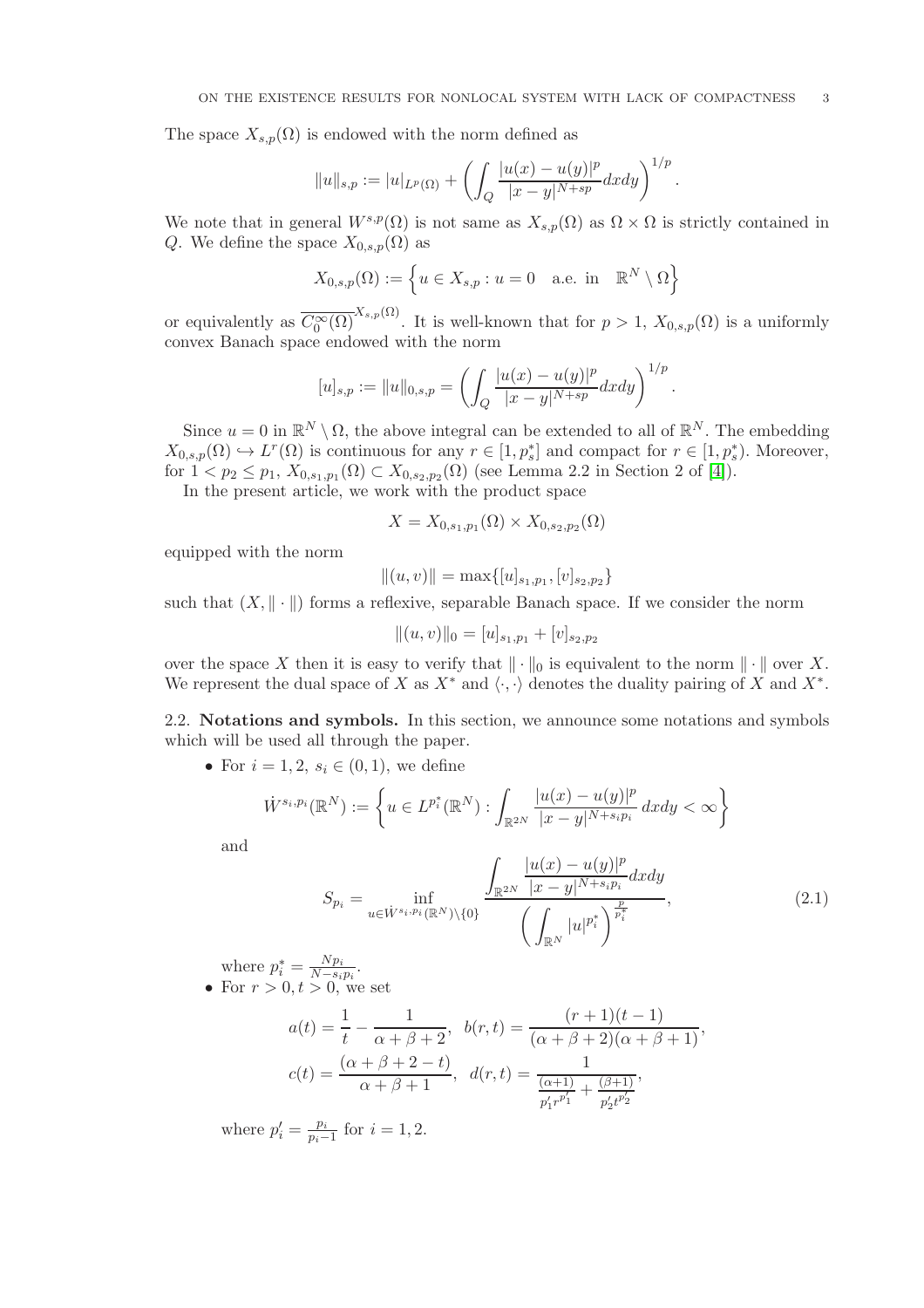• We signify

$$
\varepsilon_1 = (\alpha + 1)d(\nu, \mu)\left(c(p_1) - \frac{\nu^{p_1}}{p_1}\right)\left(b(\alpha, p_1)\min(S_{p_1}^{p_1^* / p_1}, S_{p_2}^{p_2^* / p_2})\right)^{\frac{p_1}{p_1^* - p_1}}
$$
  

$$
\varepsilon_2 = (\beta + 1)d(\nu, \mu)\left(c(p_2) - \frac{\mu^{p_2}}{p_2}\right)\left(b(\beta, p_2)\min(S_{p_1}^{p_1^* / p_1}, S_{p_2}^{p_2^* / p_2})\right)^{\frac{p_2}{p_2^* - p_2}},
$$

where  $\nu$  and  $\mu$  are fixed numbers such that

$$
0 < \nu < \left[p_1\,c(p_1)\right]^{\frac{1}{p_1}},\ 0 < \mu < \left[p_2\,c(p_2)\right]^{\frac{1}{p_2}}.
$$

• For  $i = 1, 2$ , we set

$$
\langle f_i, u \rangle_i = \int_{\Omega} f_i u_i \, dx.
$$

2.3. Hypothesis. We propose the following hypotheses which will be employed in the entire article.

 $(H_1)$   $(\alpha + 1) \frac{(N - s_1 p_1)}{N p_1} + (\beta + 1) \frac{(N - s_2 p_2)}{N p_2} = 1.$  $(H_2)$  max $\{p_1, p_2\} < \alpha + \beta + 2$  $(H_3) \ \ 0 < ||f_1||_{X^*_{0,s_1,p_1}(\Omega)} + ||f_2||_{X^*_{0,s_2,p_2}(\Omega)} < \min\{\varepsilon_1,\varepsilon_2,1\}.$ 

2.4. Main result. Towards the primary objective, we are involved in analyzing the following problem

$$
(\mathcal{P}_{f_1,f_2}) \begin{cases} (-\Delta)^{s_1}_{p_1} u = u |u|^{\alpha-1} |v|^{\beta+1} + f_1(x) & \text{in } \Omega, \\ (-\Delta)^{s_2}_{p_2} v = |u|^{\alpha+1} v |v|^{\beta-1} + f_2(x) & \text{in } \Omega, \\ u = v = 0 & \text{in } \mathbb{R}^N \setminus \Omega, \end{cases}
$$

where  $\Omega \subset \mathbb{R}^N$  is a smooth bounded domain,  $s_1, s_2 \in (0,1)$ ;  $f_1$  and  $f_2$  are not identically zero on  $\Omega$ . Furthermore,  $\alpha > -1$ ,  $\beta > -1$ .

Our goal is to exercise on the existence of solutions for the above model of elliptic system associated with the critical Sobolev exponents in the nonlocal framework. We fetch this result when  $f_1$  and  $f_2$  are chosen small in the sense of dual norm. The outcome of our research is planted in the sequential steps:

- some fundamental results are obtained;
- the associated energy functional has a negative infimum on a suitable manifold;
- a minimization solution to the problem  $(\mathcal{P}_{f_1,f_2})$  is achieved;
- some property of this minimizing solution is also retrieved;
- the existence of a weak solution for the problem  $(P_{f_1,f_2})$  is accomplished.

Our main result in this manuscript concerning  $(\mathcal{P}_{f_1,f_2})$  is demonstrated below:

<span id="page-3-0"></span>**Theorem 2.1.** Let  $f_i \in X_{0,s_i,p_i}(\Omega)^*$  for  $i = 1,2$  and  $\Omega$  be sufficiently smooth bounded domain in  $\mathbb{R}^N$ . We furthermore assume that  $(H_1), (H_2), (H_3)$  holds true. Then there exists  $(u^*, v^*) \in \Theta$  which solves  $(\mathcal{P}_{f_1, f_2})$  and satisfies  $\mathcal{I}(u^*, v^*) < 0$ .

In the upcoming section, we meticulously take care of the some elementary lemmas, followed by some pivotal results to study our problem  $(\mathcal{P}_{f_1,f_2})$  in bounded domain designed in the nonlocal pattern.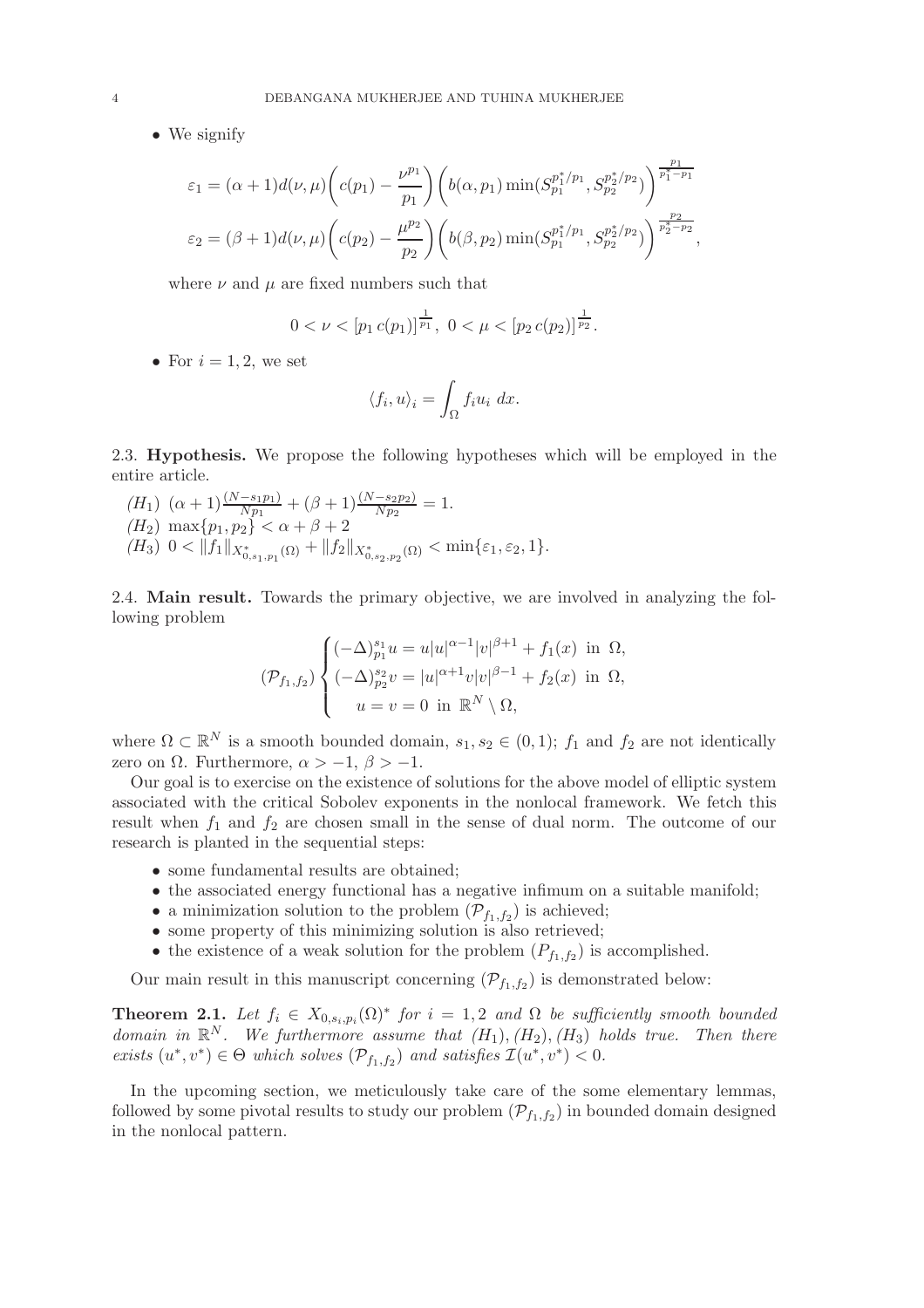### 3. System over bounded domain

In this section, we move our attention in proving the existence of solutions for the elliptic system  $(\mathcal{P}_{f_1,f_2})$  involving critical Sobolev exponents. Owing to the nonlocal picture, we design the methodology in a very delicate manner using suitable ingredients by a local minimization for an adapted variational problem in the  $(s_i, p_i)$ -fractional scheme for  $i =$ 1, 2. We consider the corresponding energy functional  $\mathcal{I}: X \to \mathbb{R}$  as

$$
\mathcal{I}(u_1, u_2) = \frac{\alpha + 1}{p_1} [u_1]_{s_1, p_1}^{p_1} + \frac{\beta + 1}{p_2} [u_2]_{s_2, p_2}^{p_2} - \int_{\Omega} |u_1|^{\alpha + 1} |u_2|^{\beta + 1} dx
$$

$$
- (\alpha + 1) \langle f_1, u_1 \rangle_1 - (\beta + 1) \langle f_2, u_2 \rangle_2
$$

for  $(u_1, u_2) \in X$ . Let  $\Theta \subset X$  be defined as

<span id="page-4-0"></span>
$$
\Theta := \{(u, v) \in X \setminus \{0\} : \langle \mathcal{I}'(u, v), (u, v) \rangle = 0\}
$$
\n(3.1)

which gives us that

$$
\mathcal{I}_{|\Theta}(u,v) = (\alpha+1)a(p_1)[u]_{s_1,p_1}^{p_1} + (\beta+1)a(p_2)[v]_{s_2,p_2}^{p_2} - (\alpha+1)a(1)\langle f_1, u \rangle_1 - (\beta+1)a(1)\langle f_2, v \rangle_2.
$$

3.1. Some Preliminary Lemmas. To obtain our main result, we need the following preliminary results by a local minimization.

**Lemma 3.1.** Let  $\Theta$  be defined as in [\(3.1\)](#page-4-0) then  $\Theta \neq \emptyset$ .

*Proof.* Let  $u_{f_1} \in X_{0,s_1,p_1}(\Omega)$  be the unique non-trivial solution of the problem

$$
\begin{cases}\n(-\Delta)_{p_1}^{s_1} u = f_1 \text{ in } \Omega, \\
u = 0 \text{ in } \mathbb{R}^N \setminus \Omega.\n\end{cases}
$$

Then,  $[u]_{0,s_1,p_1}^{p_1} = \langle f_1, u_{f_1} \rangle_1$ . Therefore, by the definition of  $\mathcal{I}(\cdot, \cdot)$  we have

$$
\langle \mathcal{I}'(u_{f_1}, 0), (u_{f_1}, 0) \rangle = (\alpha + 1) [u_{f_1}]_{s_1, p_1}^{p_1} - (\alpha + 1) \langle f_1, u_{f_1} \rangle_1 = 0.
$$

Hence,  $(u_{f_1}, 0)$  is non-trivial and  $(u_{f_1}, 0) \in \Theta$ .

<span id="page-4-3"></span>**Lemma 3.2.** Let  $f_i \in X^*_{0,s_i,p_i}$  and  $u_{f_i}$  for  $i = 1,2$  be the non solution of

<span id="page-4-1"></span>
$$
\begin{cases}\n(-\Delta)_{p_i}^{s_i} u = f_i & \text{in } \Omega, \\
u = 0 & \text{in } \mathbb{R}^N \setminus \Omega.\n\end{cases}
$$
\n(3.2)

Then, we have

$$
[u_{f_i}]_{s_i,p_i}^{p_i} = \|f_i\|_{X_{0,s_i,p_i}^{*}}^{p'_i}
$$

where  $p'_i = \frac{p_i}{p_i -}$  $\frac{p_i}{p_i-1}$  is the conjugate of  $p_i$ .

*Proof.* Recall  $u_{f_i}$  be the unique solution of [\(3.2\)](#page-4-1) which gives that for  $\Phi_i \in X_{0,s_i,p_i}(\Omega) \setminus \{0\},$ 

<span id="page-4-2"></span>
$$
\int_{\mathbb{R}^{2N}} \frac{|u_{f_i}(x) - u_{f_i}(y)|^{p_i - 2} (u_{f_i(x)} - u_{f_i(y)}) (\Phi_i(x) - \Phi_i(y))}{|x - y|^{N + s_i p_i}} dx dy = \langle f_i, \Phi_i \rangle_i.
$$
 (3.3)

Using Hölder's inequality, we note that

$$
\langle f_i, \Phi_i \rangle_i \leq \int_{\mathbb{R}^{2N}} \frac{|u_{f_i}(x) - u_{f_i}(y)|^{p_i - 1} |\Phi_i(x) - \Phi_i(y)|}{|x - y|^{N + s_i p_i}} dx dy
$$
  

$$
\leq \left( \int_{\mathbb{R}^{2N}} \frac{|u_{f_i}(x) - u_{f_i}(y)|^{p_i}}{|x - y|^{N + s_i p_i}} dx dy \right)^{\frac{p_i - 1}{p_i}} \left( \int_{\mathbb{R}^{2N}} \frac{|\Phi_i(x) - \Phi_i(y)|^{p_i}}{|x - y|^{N + s_i p_i}} dx dy \right)^{\frac{1}{p_i}}
$$
  

$$
= [u_{f_i}]_{s_i, p_i}^{p_i - 1} [\Phi_i]_{s_i, p_i}.
$$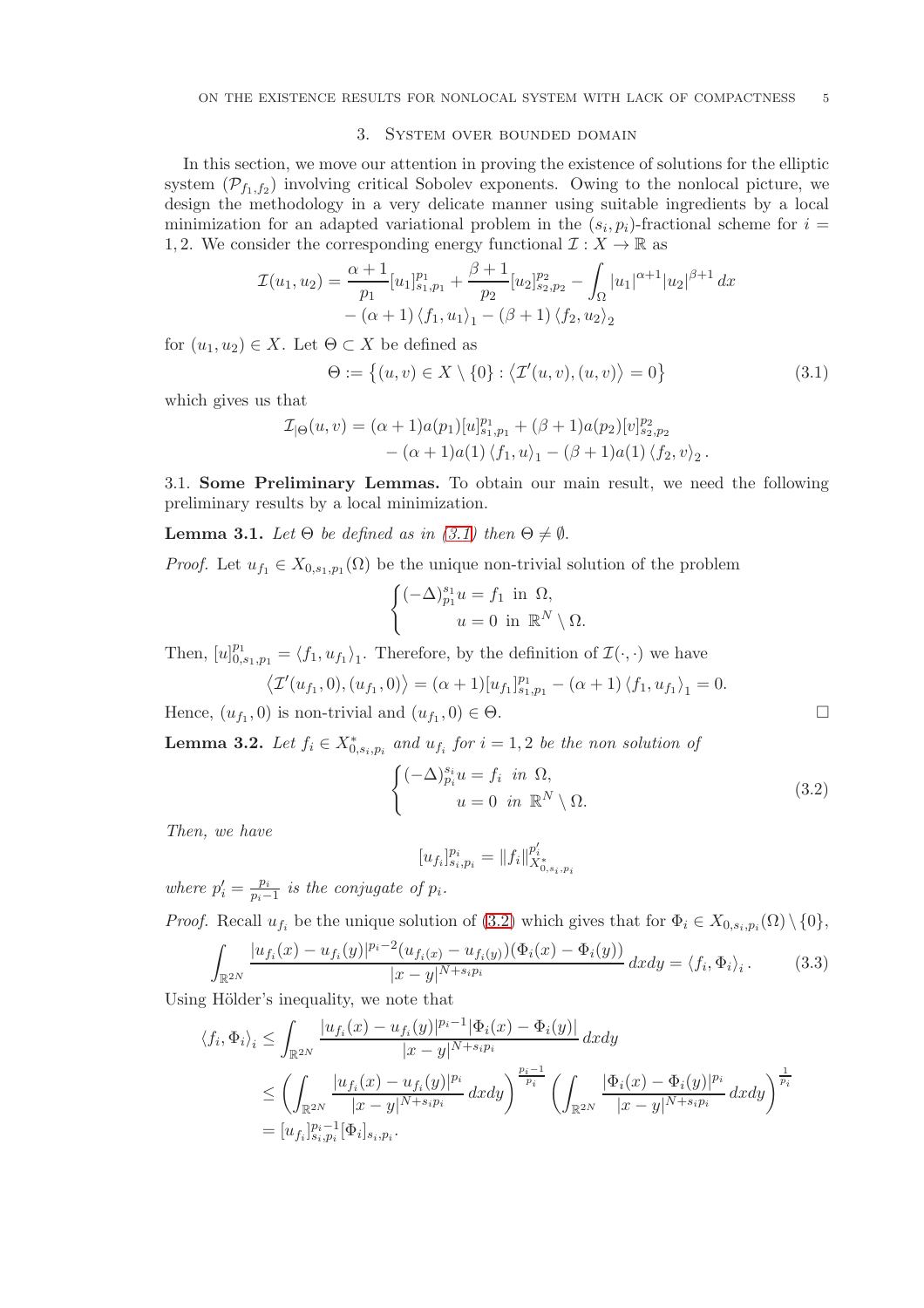This implies,

$$
\left|\frac{\langle f_i, \Phi_i \rangle_i}{[\Phi]_{s_i, p_i}}\right| \leq [u_{f_i}]_{s_i, p_i}^{p_i - 1},
$$

which immediately yields us

$$
||f_i||_{X_{0,s_i,p_i}^{s_i}}^{p_i'} \le [u_{f_i}]_{s_i,p_i}^{p_i}.
$$
\n(3.4)

On the other hand, taking  $\Phi_i = u_{f_i}$  in [\(3.3\)](#page-4-2) we get,

$$
[u_{f_i}]_{s_i,p_i}^{p_i} \le ||f_i||_{X_{0,s_i,p_i}^{p_i}^*}^{p_i'}.
$$
\n(3.5)

Combining [\(3.4\)](#page-5-0) and [\(3.5\)](#page-5-1) we come by the following conclusion,

$$
[u_{f_i}]_{s_i,p_i}^{p_i} = \|f_i\|_{X_{0,s_i,p_i}^{p_i} }^{p_i'}.
$$

This winds-up the proof of the Lemma.

The subsequent result is an easy consequence of the Ekeland Variational Principle.

<span id="page-5-5"></span>**Lemma 3.3.** Let  $\alpha, \beta$  satisfy  $\alpha + \beta + 2 > \max\{p_1, p_2\}$ . Then there exists a sequence  $\{(u_k, v_k)\}_{k\in\mathbb{N}}$  such that

$$
\inf_{(u,v)\in\Theta} \mathcal{I}(u,v) < \mathcal{I}(u_k, v_k) < \inf_{(u,v)\in\Theta} \mathcal{I}(u,v) + \frac{1}{k},\tag{3.6}
$$

$$
\|\mathcal{I}'_{|\Theta}(u_k, v_k)\|_{X^*} \le \frac{1}{k} \text{ for all } k \in \mathbb{N}.
$$
 (3.7)

Proof. Using Hölder's inequality and Young's inequality we get,

$$
\begin{aligned}\n||\mathcal{I}_{|\Theta}'(u,v)|| &\geq (\alpha+1)a(p_1)[u]_{s_1,p_1}^{p_1} + (\beta+1)a(p_2)[v]_{s_2,p_2}^{p_2} \\
&\quad - (\alpha+1)\theta_1^{p_1}[u]_{s_1,p_1}^{p_1} - (\alpha+1)[a(1)\|f_1\|_{X_{0,s_1,p_1}^{p_1}}^{p_1} + \theta_1^{-p_1'} \\
&\quad - (\beta+1)\theta_2^{p_2}[v]_{s_2,p_2}^{p_2} - (\beta+1)[a(1)\|f_2\|_{X_{0,s_2,p_2}^*}]_{p_2'}^{p_2'} \\
&\geq (\alpha+1)[u]_{s_1,p_1}^{p_1} (a(p_1) - \theta_1^{p_1}) + (\beta+1)[v]_{s_2,p_2}^{p_2} (a(p_2) - \theta_2^{p_2}) \\
&\quad - \theta_1^{-p_1'}(\alpha+1) \left(a(1)\|f_1\|_{X_{0,s_1,p_1}^*}\right)^{p_1'} - \theta_2^{-p_2'}(\beta+1) \left(a(1)\|f_2\|_{X_{0,s_2,p_2}^*}\right)^{p_2'} \\
&\geq - \theta_1^{-p_1'}(\alpha+1) \left(a(1)\|f_1\|_{X_{0,s_1,p_1}^*}\right)^{p_1'} - \theta_2^{-p_2'}(\beta+1) \left(a(1)\|f_2\|_{X_{0,s_2,p_2}^*}\right)^{p_2'} \\
&\geq - \theta_1^{-p_1'}(\alpha+1) \left(a(1)\|f_1\|_{X_{0,s_1,p_1}^*}\right)^{p_1'} - \theta_2^{-p_2'}(\beta+1) \left(a(1)\|f_2\|_{X_{0,s_2,p_2}^*}\right)^{p_2'}\n\end{aligned}
$$

by choosing  $\theta_1, \theta_2 > 0$  small enough. Thus  $\mathcal{I}(\cdot, \cdot)$  is bounded below on  $\Theta$ . Now applying Ekeland Variational principle, we assert that there exists a sequence  $\{(u_k, v_k)\}_{k\in\mathbb{N}}\subset\Theta$ such that  $(3.6)$  and  $(3.7)$  hold. This concludes the proof of the Lemma.

3.2. Few technical lemmas. In this section, we are dealing with some technical lemmas in order to obtain our main result. Let us denote

$$
m:=\inf_{(u,v)\in \Theta} \mathcal{I}(u,v).
$$

<span id="page-5-4"></span>Lemma 3.4. It holds that

$$
m<\min\left\{-\frac{\alpha+1}{p'_1}\|f_1\|_{X^*_{0,s_1,p_1}}^{p'_1},\ -\frac{\beta+1}{p'_2}\|f_2\|_{X^*_{0,s_2,p_2}}^{p'_2}\right\}.
$$

<span id="page-5-3"></span><span id="page-5-2"></span><span id="page-5-1"></span><span id="page-5-0"></span>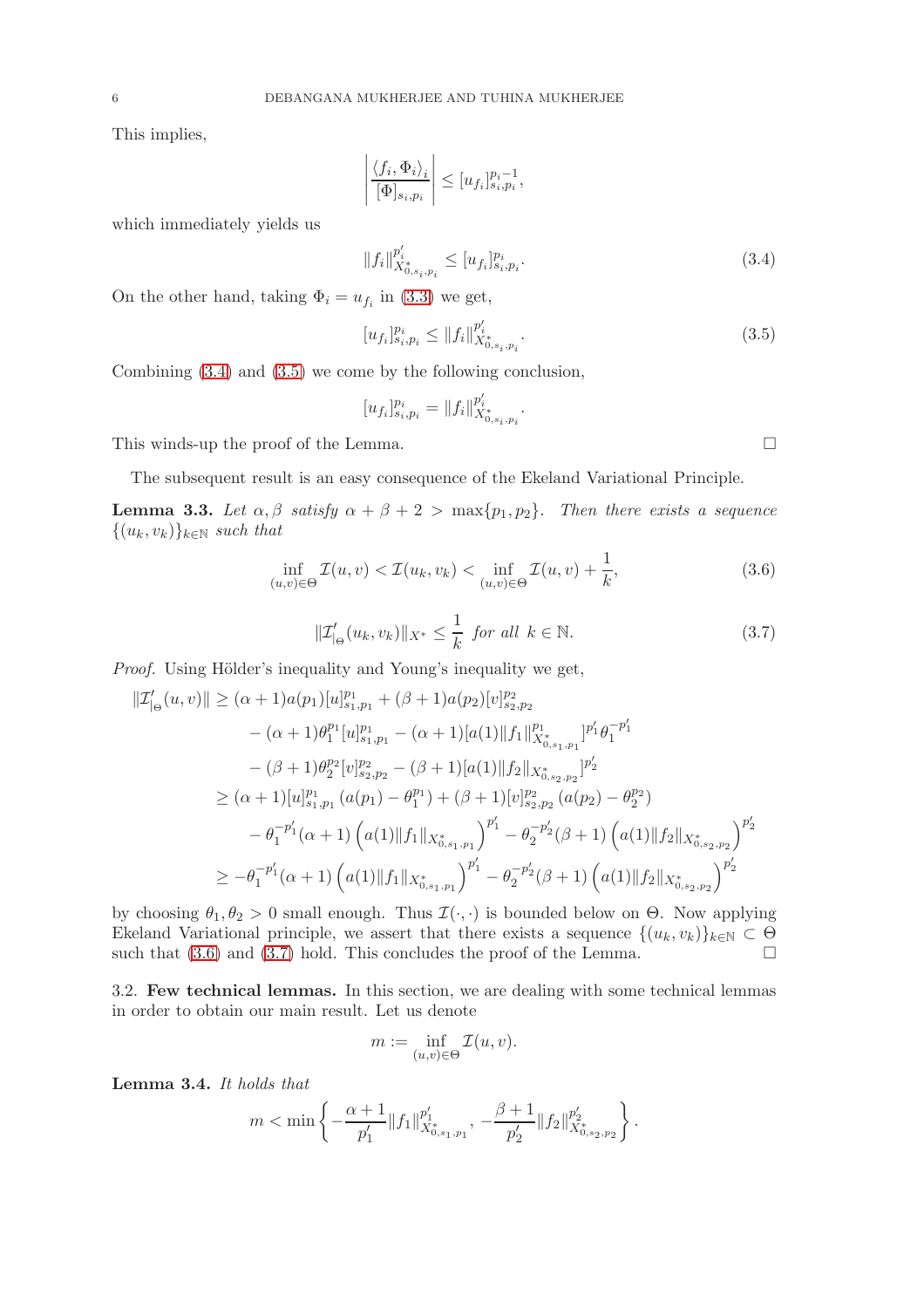*Proof.* Let  $u_{f_i}$  be unique solution of [\(3.2\)](#page-4-1) given in Lemma [3.2.](#page-4-3) Then, by Lemma [3.2](#page-4-3) we have

$$
\mathcal{I}(u_{f_1},0)=(\alpha+1)\left(\frac{1}{p_1}[u_{f_1}]_{s_1,p_1}^{p_1}-\langle f_1,u_{f_1}\rangle_1\right)=-\frac{(\alpha+1)}{p'_1}\|f_1\|_{X^*_{0,s_1,p_1}}^{p'_1}.
$$

In a similar fashion, we have

$$
\mathcal{I}(0, u_{f_2}) = -\frac{(\beta + 1)}{p'_2} ||f_2||_{X^*_{0, s_2, p_2}}^{p'_2}
$$

Since  $m < \mathcal{I}(u_{f_1}, 0)$  and  $m < \mathcal{I}(0, u_{f_2})$ , so we accomplish the result.

Let us define  $\mathcal{K}: X \to \mathbb{R}$  defined by

<span id="page-6-0"></span>
$$
\mathcal{K}(u, v) = \langle \mathcal{I}'(u, v), (u, v) \rangle \n= (\alpha + 1)[u]_{s_1, p_1}^{p_1} + (\beta + 1)[v]_{s_2, p_2} - (\alpha + \beta + 2) \int_{\Omega} |u|^{\alpha + 1} |v|^{\beta + 1} dx
$$
\n(3.8)\n  
\n- (\alpha + 1) \langle f\_1, u \rangle\_1 - (\beta + 1) \langle f\_2, v \rangle\_2,

for  $(u, v) \in X$ . Following result ensures that every critical point of K is non trivial.

<span id="page-6-3"></span>**Lemma 3.5.** Let K be defined in [\(3.8\)](#page-6-0) above. Then,  $\mathcal{K}'(u, v) = 0$  for  $(u, v) \in \Theta$  implies that  $u \not\equiv 0 \not\equiv v$ .

*Proof.* We will use the method by contradiction for proof. So we assume  $(u_1, v_1) \in \Theta$  be such that  $\mathcal{K}'(u_1, v_1) = 0$  and either  $u_1 \equiv 0$  or  $v_1 \equiv 0$ . Then  $(u_1, v_1) \in \Theta$  implies that  $(u_1, v_1) \neq (0, 0)$ , by definition of Θ. Without loss of generality, let  $v_1 \equiv 0$ . As  $(u_1, v_1) \in \Theta$ , so  $\langle \mathcal{I}'(u_1, v_1), (u_1, v_1) \rangle = 0$ . This implies  $\mathcal{K}(u_1, v_1) = 0$  which asserts that

$$
(\alpha + 1)[u_1]_{s_1, p_1}^{p_1} - (\alpha + 1)\langle f_1, u_1 \rangle_1 = 0
$$
\n(3.9)

.

since  $v_1 \equiv 0$ . Again as  $\mathcal{K}'(u_1, v_1) = 0$ , so we get  $\langle \mathcal{K}'(u_1, v_1), (u_1, v_1) \rangle = 0$  which yields us

$$
p_1(\alpha+1)[u_1]_{s_1,p_1}^{p_1} - (\alpha+1)\langle f_1, u_1 \rangle_1 = 0.
$$
 (3.10)

Equations [\(3.9\)](#page-6-1) and [\(3.10\)](#page-6-2) together imply

<span id="page-6-5"></span><span id="page-6-2"></span>
$$
(p_1 - 1)(\alpha + 1)[u_1]_{s_1, p_1}^{p_1} = 0,
$$

that is  $u_1 \equiv 0$  a.e. in  $\Omega$ . Hence,  $(u_1, v_1) = (0, 0) \in \Theta$  which is a contradiction to the definition of Θ. This completes the proof.

The next outcome is an important consequence of Lemma [3.5.](#page-6-3)

<span id="page-6-6"></span>**Lemma 3.6.** Let  $(f_1, f_2) \in X^* \setminus \{(0, 0)\}\)$  be such that

$$
0 < \|f_1\|_{X^*_{0,s_1,p_1}} + \|f_2\|_{X^*_{0,s_2,p_2}} < \min\{\varepsilon_1,\varepsilon_2,1\}.\tag{3.11}
$$

Then,  $\mathcal{K}'(u, v) \neq 0$  for every  $(u, v) \in \Theta$ .

Proof. We will prove this result by the method of contradiction. Let us suppose that

$$
\mathcal{K}'(\tilde{u}, \tilde{v}) = 0
$$
 for some  $(\tilde{u}, \tilde{v}) \in \Theta$ .

By Lemma [3.5,](#page-6-3) we know that  $\tilde{u} \neq 0 \neq \tilde{v}$ . Whereas  $\langle \mathcal{K}'(\tilde{u}, \tilde{v}),(\tilde{u}, \tilde{v}) \rangle = 0$  implies

<span id="page-6-4"></span>
$$
(\alpha + 1)p_1[\tilde{u}]_{s_1,p_1}^{p_1} + (\beta + 1)p_2[\tilde{v}]_{s_2,p_2}^{p_2}
$$
  
 
$$
-(\alpha + \beta + 2)^2 \int_{\Omega} |\tilde{u}|^{\alpha+1} |\tilde{v}|^{\beta+1} dx - (\alpha + 1) \langle f_1, \tilde{u} \rangle_1 - (\beta + 1) \langle f_2, \tilde{v} \rangle_2 = 0.
$$
 (3.12)

<span id="page-6-1"></span>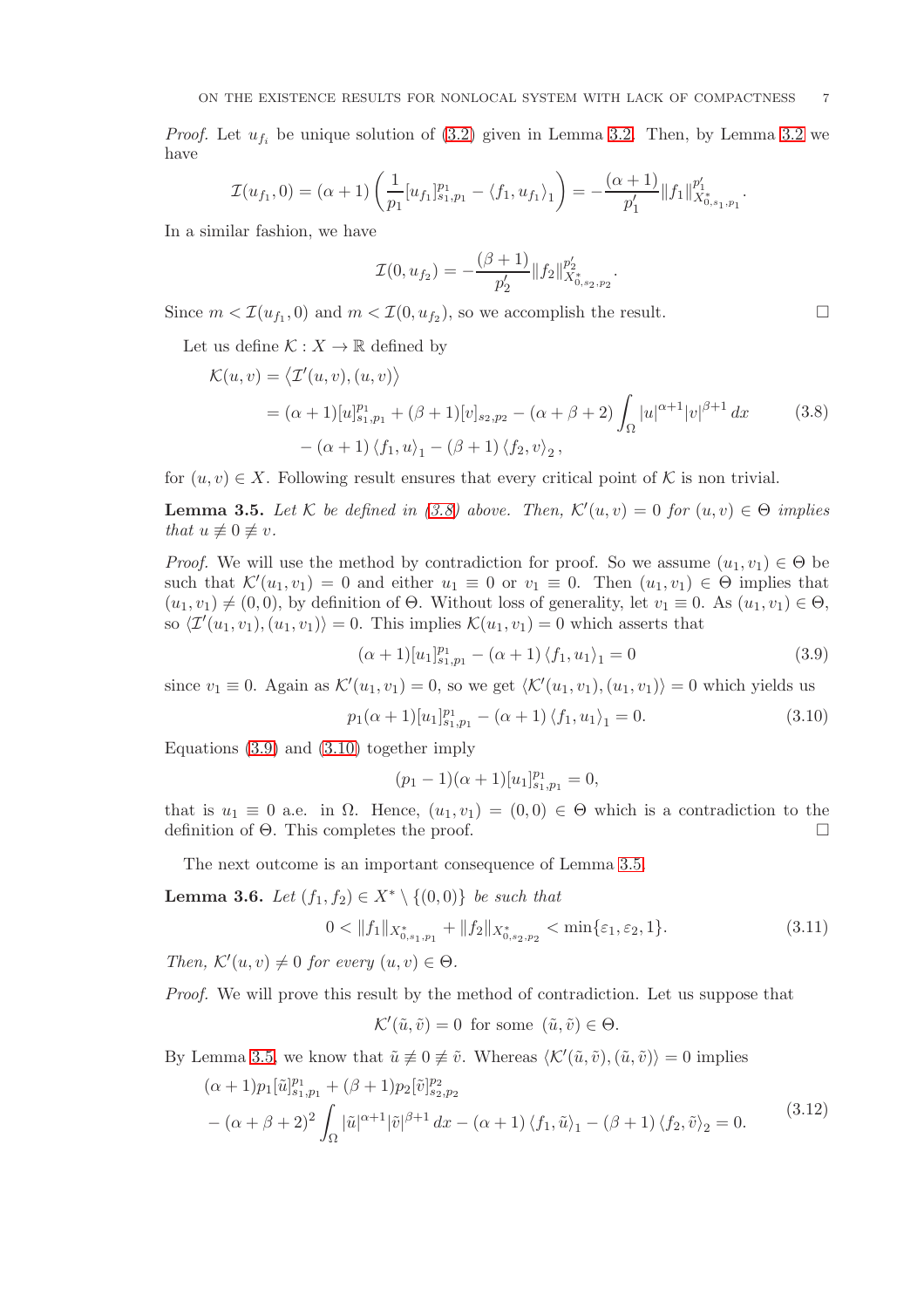Again as  $(\tilde{u}, \tilde{v}) \in \Theta$ , so we have  $\langle \mathcal{I}'(\tilde{u}, \tilde{v}),(\tilde{u}, \tilde{v}) \rangle = 0$ , that is,

<span id="page-7-0"></span>
$$
(\alpha + 1)[\tilde{u}]_{s_1, p_1}^{p_1} + (\beta + 1)[\tilde{v}]_{s_2, p_2}^{p_2}
$$
  
–  $(\alpha + \beta + 2) \int_{\Omega} |\tilde{u}|^{\alpha + 1} |\tilde{v}|^{\beta + 1} dx - (\alpha + 1) \langle f_1, \tilde{u} \rangle_1 - (\beta + 1) \langle f_2, \tilde{v} \rangle_2 = 0.$  (3.13)

Equations [\(3.12\)](#page-6-4) and [\(3.13\)](#page-7-0) together yields,

$$
(\alpha+1)(p_1-1)[\tilde{u}]_{s_1,p_1}^{p_1}+(\beta+1)(p_2-1)[\tilde{v}]_{s_2,p_2}^{p_2}=(\alpha+\beta+2)(\alpha+\beta+1)\int_{\Omega}|\tilde{u}|^{\alpha+1}|\tilde{v}|^{\beta+1} dx.
$$

Using Young's and Sobolev inequality we have,

$$
\frac{(\alpha+1)(p_1-1)}{(\alpha+\beta+2)(\alpha+\beta+1)}[\tilde{u}]_{s_1,p_1}^{p_1} + \frac{(\beta+1)(p_2-1)}{(\alpha+\beta+2)(\alpha+\beta+1)}[\tilde{v}]_{s_2,p_2}^{p_2}
$$
\n
$$
= \int_{\Omega} |\tilde{u}|^{\alpha+1}|\tilde{v}|^{\beta+1} dx \leq \frac{(\alpha+1)}{p_1^*} \Big(\int_{\Omega} |\tilde{u}|^{p_1^*} dx\Big)^{\frac{1}{p_1^*}} + \frac{(\beta+1)}{p_2^*} \Big(\int_{\Omega} |\tilde{v}|^{p_2^*} dx\Big)^{\frac{1}{p_2^*}}
$$
\n
$$
= \frac{(\alpha+1)}{p_1^*} |\tilde{u}|_{L^{p_1^*}(\Omega)} + \frac{(\beta+1)}{p_2^*} |\tilde{v}|_{L^{p_2^*}(\Omega)}
$$
\n
$$
\leq \frac{(\alpha+1)}{p_1^*} \frac{1}{S_{p_1}^{\frac{1}{p_1}}} [\tilde{u}]_{s_1,p_1} + \frac{(\beta+1)}{p_2^*} \frac{1}{S_{p_2}^{\frac{1}{p_2}}} [\tilde{v}]_{s_2,p_2},
$$

where we have used

$$
\frac{\alpha+1}{p_1^*} + \frac{\beta+1}{p_2^*} = 1 \text{ and } S_{p_i}^{\frac{1}{p_i}} |u|_{L^{p_i}} \le [u]_{s_i, p_i}.
$$

Now without loss of generality, we may assume that

$$
[\tilde{u}]_{s_1,p_1}^{p_1^*} \leq [\tilde{v}]_{s_2,p_2}^{p_2^*}.
$$

Hence we get,

$$
b(\alpha, p_1)[\tilde{u}]_{s_1, p_1}^{p_1} + b(\beta, p_2)[\tilde{v}]_{s_2, p_2}^{p_2} \le \frac{(\alpha + 1)}{p_1^*} \frac{1}{S_{p_1}^{p_1^*/p_1}} [\tilde{u}]_{s_1, p_1}^{p_1^*} + \frac{(\beta + 1)}{p_2^*} \frac{1}{S_{p_2}^{p_2^*/p_2}} [\tilde{v}]_{s_2, p_2}^{p_2^*},
$$

which implies that

$$
b(\beta, p_2)[\tilde{v}]_{s_2, p_2}^{p_2} \le \left(\frac{\alpha+1}{p_1^*} + \frac{\beta+1}{p_2^*}\right) \frac{1}{\min\{S_{p_1}^{p_1^*/p_1}, S_{p_2}^{p_2^*/p_2}\}} [\tilde{v}]_{s_2, p_2}^{p_2^*}
$$

This yields us,

<span id="page-7-1"></span>
$$
M := b(\beta, p_2) \left( \min \{ S_{p_1}^{p_1^* / p_1} S_{p_2}^{p_2^* / p_2} \} \right)^{\frac{1}{p_2^* - p_2}} \leq [\tilde{v}]_{s_2, p_2}.
$$
\n(3.14)

On the other hand, if we have assumed

$$
[\tilde{u}]_{s_1,p_1}^{p_1^*} \ge [\tilde{v}]_{s_2,p_2}^{p_2^*},
$$

then we would get

<span id="page-7-2"></span>
$$
M \leq [\tilde{u}]_{s_1, p_1}.\tag{3.15}
$$

Multiplying [\(3.13\)](#page-7-0) by  $(\alpha + \beta + 2)$  and then subtracting from [\(3.12\)](#page-6-4), we get using Hölder and Young's inequality,

$$
(\alpha + 1)c(p_1)[\tilde{u}]_{s_1,p_1}^{p_1} + (\beta + 1)c(p_2)[\tilde{v}]_{s_2,p_2}^{p_2}
$$
  
=  $(\alpha + 1) \langle f_1, \tilde{u} \rangle + (\beta + 1) \langle f_2, \tilde{v} \rangle$   

$$
\leq (\alpha + 1)\frac{\delta_1^{p_1}}{p_1}[\tilde{u}]_{s_1,p_1}^{p_1} + \frac{(\alpha + 1)}{\delta_1^{p'_1}p'_1} ||f_1||_{X_{0,s_1,p_1}}^{p'_1} + (\beta + 1)\frac{\delta_2^{p_2}}{p_2}[\tilde{v}]_{s_2,p_2}^{p_2} + \frac{(\beta + 1)}{\delta_2^{p'_2}p'_2} ||f_2||_{X_{0,s_2,p_2}}^{p'_2},
$$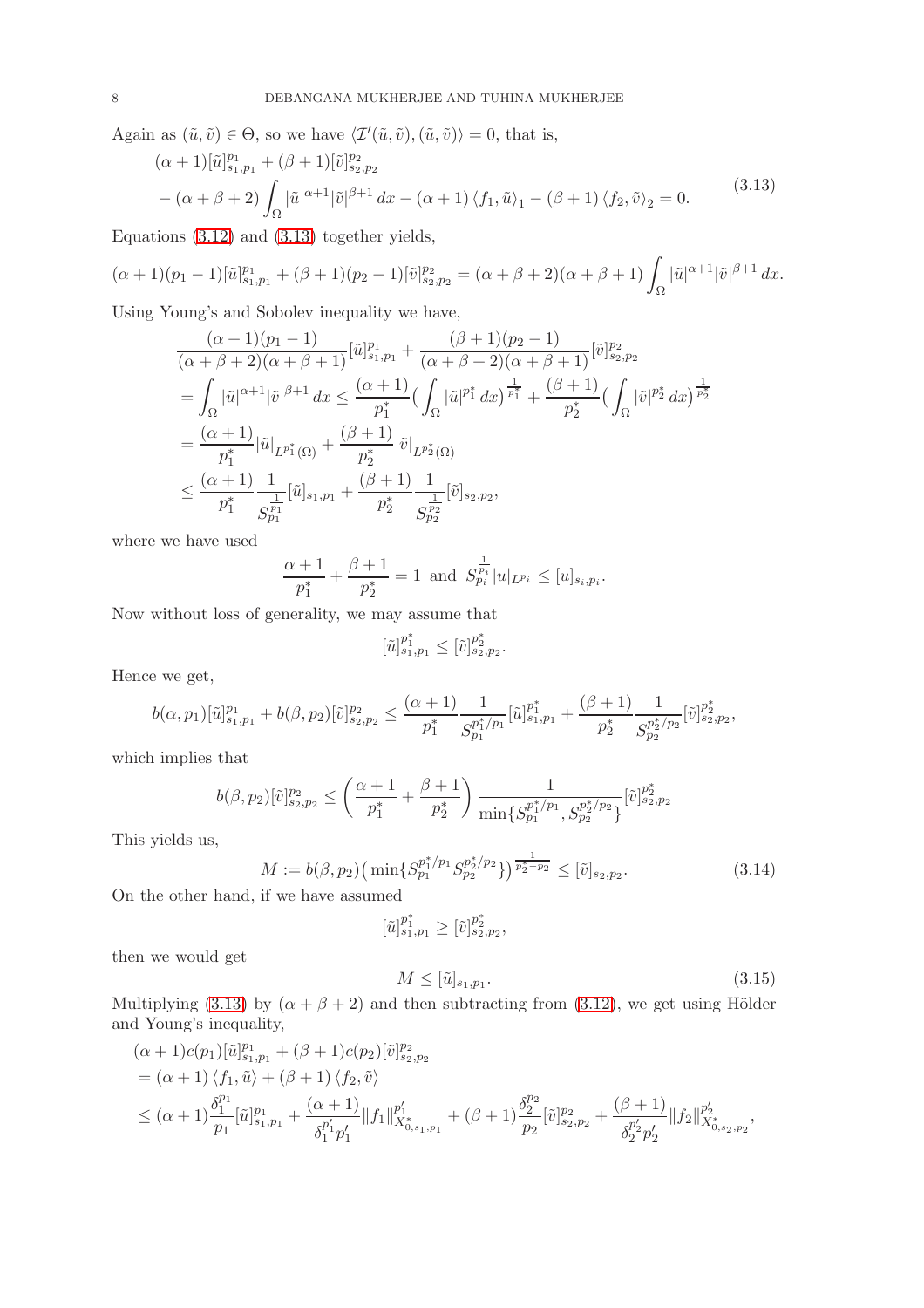for some  $\delta_1, \delta_2 > 0$ . Choosing  $0 < \delta_1 < (p_1 c(p_1))^{\frac{1}{p_1}}$  and  $0 < \delta_2 < (p_2 c(p_2))^{\frac{1}{p_2}}$ , we get

<span id="page-8-0"></span>
$$
(\alpha + 1) \left( c(p_1) - \frac{\delta_1^{p_1}}{p_1} \right) [\tilde{u}]_{s_1, p_1}^{p_1} + (\beta + 1) \left( c(p_2) - \frac{\delta_2^{p_2}}{p_2} \right) [\tilde{v}]_{s_2, p_2}^{p_2}
$$
  

$$
\leq \frac{(\alpha + 1)}{\delta_1^{p'_1} p'_1} ||f_1||_{X_{0, s_1, p_1}}^{p'_1} + \frac{(\beta + 1)}{\delta_2^{p'_2} p'_2} ||f_2||_{X_{0, s_2, p_2}}^{p'_2}.
$$
\n(3.16)

Hence, [\(3.16\)](#page-8-0) yields us

$$
(\alpha+1)\left(c(p_1)-\frac{\delta_1^{p_1}}{p_1}\right)[\tilde{u}]_{s_1,p_1}^{p_1} \le \frac{(\alpha+1)}{\delta_1^{p_1'}p_1'}\|f_1\|_{X_{0,s_1,p_1}^*}^{p_1'} + \frac{(\beta+1)}{\delta_2^{p_2'}p_2'}\|f_2\|_{X_{0,s_2,p_2}^*}^{p_2'},\tag{3.17}
$$

and

<span id="page-8-1"></span>
$$
(\beta+1)\left(c(p_2)-\frac{\delta_2^{p_2}}{p_2}\right)[\tilde{v}]_{s_2,p_2}^{p_2} \le \frac{(\alpha+1)}{\delta_1^{p_1'}p_1'}\|f_1\|_{X_{0,s_1,p_1}^*}^{p_1'} + \frac{(\beta+1)}{\delta_2^{p_2'}p_2'}\|f_2\|_{X_{0,s_2,p_2}^*}^{p_2'}.
$$
 (3.18)

Using  $(3.14)$ , we get from  $(3.18)$  that,

$$
(\beta+1)d(\delta_1,\delta_2)\left(c(p_2)-\frac{\delta_2^{p_2}}{p_2}\right)b(\beta,p_2)\left(\min\{S_{p_1}^{p_1^*/p_1},S_{p_2}^{p_2^*/p_2}\}\right)^{\frac{p_2}{p_2^*-p_2}} < \|f_1\|_{X^*_{0,s_1,p_1}}^{p_1'} + \|f_2\|_{X^*_{0,s_2,p_2}}^{p_2'}.
$$

By similar analysis, using [\(3.15\)](#page-7-2), we would obtain,

$$
(\alpha+1)d(\delta_1,\delta_2)\left(c(p_1)-\frac{\delta_1^{p_1}}{p_1}\right)b(\alpha,p_1)\left(\min\{S_{p_1}^{p_1^*/p_1},S_{p_2}^{p_2^*/p_2}\}\right)^{\frac{p_1}{p_1^*-p_1}} < \|f_1\|_{X_{0,s_1,p_1}^{p_1'}}^{p_1'} + \|f_2\|_{X_{0,s_2,p_2}^{p_2}}^{p_2'}.
$$

Consequently, we get

$$
\min\{\varepsilon_1,\varepsilon_2\}<\|f_1\|_{X^*_{0,s_1,p_1}}^{p_1'}+\|f_2\|_{X^*_{0,s_2,p_2}}^{p_2'}
$$

which is a contradiction to  $(3.11)$ , bearing out the proof of the lemma.

The ensuing results below treat some property of the minimizing sequence.

<span id="page-8-2"></span>Lemma 3.7. Let  $\frac{\alpha+1}{p^*_1}+\frac{\beta+1}{p^*_2}$  $p_2^{n+1} = 1$  and m be defined as in Lemma [3.4.](#page-5-4) Let  $\{(u_k, v_k)\}_{k \in \mathbb{N}} \subset \Theta$ be such that  $\lim_{k\to\infty} \mathcal{I}(u_k, v_k) = m$ . Then, there exists  $(u^*, v^*) \in X$  such that  $(u_k, v_k) \to$  $(u^*, v^*)$  weakly in X.

Proof. Using Lemma [3.3,](#page-5-5) we have,

$$
-m - \frac{1}{k} ||(u_k, v_k)||_X \le \langle \mathcal{I}'_{\Theta}(u_k, v_k), (u_k, v_k) \rangle - \mathcal{I}_{\Theta}(u_k, v_k)
$$
  

$$
\le m + \frac{1}{k} ||(u_k, v_k)||_X.
$$

This gives

$$
-m - \frac{1}{k} ||(u_k, v_k)||_X \le \frac{\alpha + 1}{p_1^*} \left(1 - \frac{p_1}{\alpha + \beta + 1}\right) [u_k]_{s_1, p_1}^{p_1} + \frac{\beta + 1}{p_2^*} \left(1 - \frac{p_2}{\alpha + \beta + 1}\right) [v_k]_{s_2, p_2}^{p_2}
$$
  

$$
\le m + \frac{1}{k} ||(u_k, v_k)||_X
$$

which gives a contradiction if  $\|(u_k, v_k)\|_X \to \infty$  as  $k \to \infty$ . Therefore  $\{(u_k, v_k)\}_{k\in\mathbb{N}}$  is bounded in X. Since X is a reflexive Banach space, there exists  $(u^*, v^*) \in X$  such that up to a subsequence,  $(u_k, v_k) \to (u^*, v^*)$  weakly in X as  $k \to \infty$ , thereby completing the  $\Box$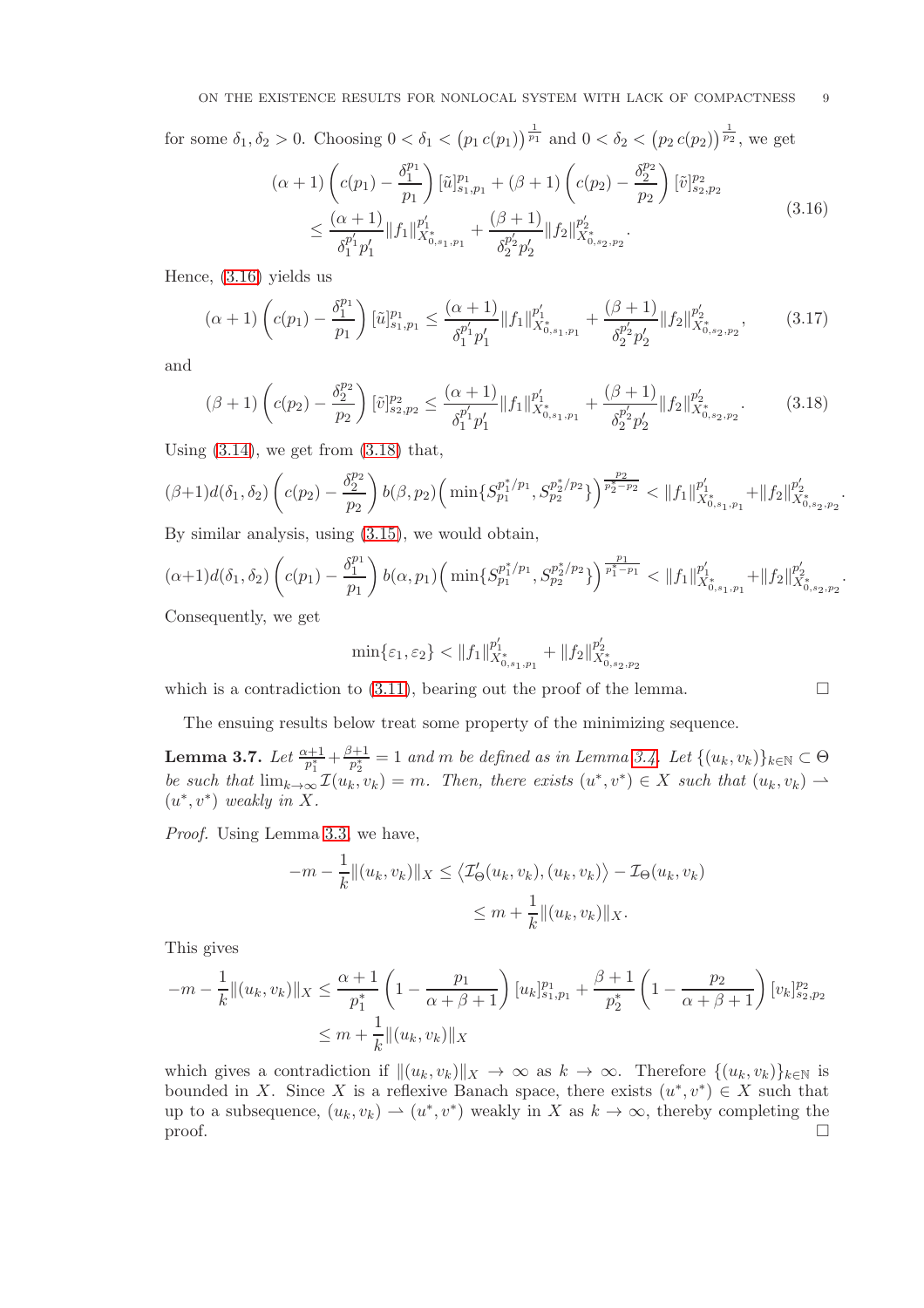<span id="page-9-2"></span>**Proposition 3.1.** Let  $\delta_1, \delta_2 \in \mathbb{R}$  be such that  $0 < \delta_i < (p_i c(p_i))^{\frac{1}{p_i}}$  and  $f_i \in X^*_{0,s_i,p_i}$  for  $i = 1, 2$  satisfying

$$
0 < ||f_1||_{X^*_{0,s_1,p_1}} + ||f_2||_{X^*_{0,s_2,p_2}} < \min\{\varepsilon_1,\varepsilon_2,1\}.
$$

Then there exists  $\delta_0 > 0$  such that

$$
\left| \langle \mathcal{K}'(u_k, v_k), (u_k, v_k) \rangle \right| \geq \delta_0 > 0,
$$

for any minimizing sequence  $\{(u_k, v_k)\}_{k\in\mathbb{N}}$  of  $\mathcal I$  in  $\Theta$ .

Proof. By contradiction, suppose the assertion is not true. Then, there exists a minimizing sequence  $\{(u_k, v_k)\}_{k\in\mathbb{N}} \subset \Theta$  of  $\mathcal I$  such that

<span id="page-9-0"></span>
$$
\left| \left\langle \mathcal{K}'(u_k, v_k), (u_k, v_k) \right\rangle \right| \to 0 \text{ as } k \to \infty.
$$
 (3.19)

Let  $t_k := \langle \mathcal{K}'(u_k, v_k), (u_k, v_k) \rangle$  for all  $k \in \mathbb{N}$ . Then by [\(3.19\)](#page-9-0), we have

$$
\lim_{k \to \infty} |t_k| = 0, \text{ that is } \lim_{k \to \infty} t_k = 0. \tag{3.20}
$$

Since  $(u_k, v_k) \subset \Theta$ , we have

<span id="page-9-1"></span>
$$
(\alpha + 1)[u_k]_{s_1, p_1}^{p_1} + (\beta + 1)[v_k]_{s_2, p_2}^{p_2} - (\alpha + \beta + 2) \int_{\Omega} |u_k|^{\alpha + 1} |v_k|^{\beta + 1} dx
$$
  
 
$$
- (\alpha + 1) \langle f_1, u_k \rangle_1 - (\beta + 1) \langle f_2, v_k \rangle_2 = 0.
$$
 (3.21)

Combining definition of  $t_k$  with [\(3.21\)](#page-9-1) we have,

$$
(\alpha + 1)(p_1 - 1)[u_k]_{s_1, p_1}^{p_1} + (\beta + 1)(p_2 - 1)[v_k]_{s_2, p_2}^{p_2}
$$
  
= 
$$
(\alpha + \beta + 2)(\alpha + \beta + 1)\int_{\Omega} |u_k|^{\alpha + 1}|v_k|^{\beta + 1} dx + t_k.
$$
 (3.22)

By similar argument as in the proof of Lemma [3.6,](#page-6-6) we obtain assuming  $[u_k]_{s_1,p_1}^{p_1^*} \le [v_k]_{s_2,p_2}^{p_2^*}$ ,

$$
\min\{S_{p_1}^{p_1^*/p_1},S_{p_2}^{p_2^*/p_2}\}\left(b(\beta,p_2)-\frac{t_k}{[v_k]_{s_2,p_2}^{p_2}}\right)\leq [v_k]_{s_2,p_2}^{p_2^*-p_2}.
$$

Therefore, we conclude using Lemma [3.4](#page-5-4) that

$$
\frac{1}{[v_k]_{s_2, p_2}} \le M_0 \text{ for some } M_0 > 0.
$$

Thus, we have

$$
\frac{t_k}{[v_k]_{s_2,p_2}^{p_2}} < b(\beta,p_2) \text{ for some } k \text{ large enough.}
$$

This yields

$$
\left(b(\beta, p_2)\min\{S_{p_1}^{p_1^*/p_1}, S_{p_2}^{p_2^*/p_2}\}\right)^{\frac{1}{p_2^*-p_2}} - At_k \le [v_k]_{s_2, p_2},
$$

where A is a constant depending on  $\alpha, \beta, p_i, p_i^*, S_{p_i}, i = 1, 2$ . As a result, we have for  $0 < \delta_i < (p_i c(p_i))^{\frac{1}{p_i}}$ 

$$
(\alpha + 1)d(\delta_1, \delta_2) \left( c(p_1) - \frac{\delta_1^{p_1}}{p_1} \right) \left( b(\alpha, p_1) \min\{S_{p_1}^{p_1^*/p_1}, S_{p_2}^{p_2^*/p_2} \} \right)^{\frac{p_1}{p_1^*-p_1}} - At_k
$$
  
\n
$$
\leq ||f_1||_{X^*_{0,s_1,p_1}} + ||f_2||_{X^*_{0,s_2,p_2}} + t_k,
$$

and

$$
\begin{aligned} &(\beta+1)d(\delta_1,\delta_2)\left(c(p_2)-\frac{\delta_2^{p_2}}{p_1}\right)\left(b(\beta,p_2)\min\{S_{p_1}^{p_1^*/p_1},S_{p_2}^{p_2^*/p_2}\}\right)^{\frac{p_2}{p_2^*-p_2}}-Bt_k\\ &\leq \|f_1\|_{X^*_{0,s_1,p_1}}+\|f_2\|_{X^*_{0,s_2,p_2}}+t_k.\end{aligned}
$$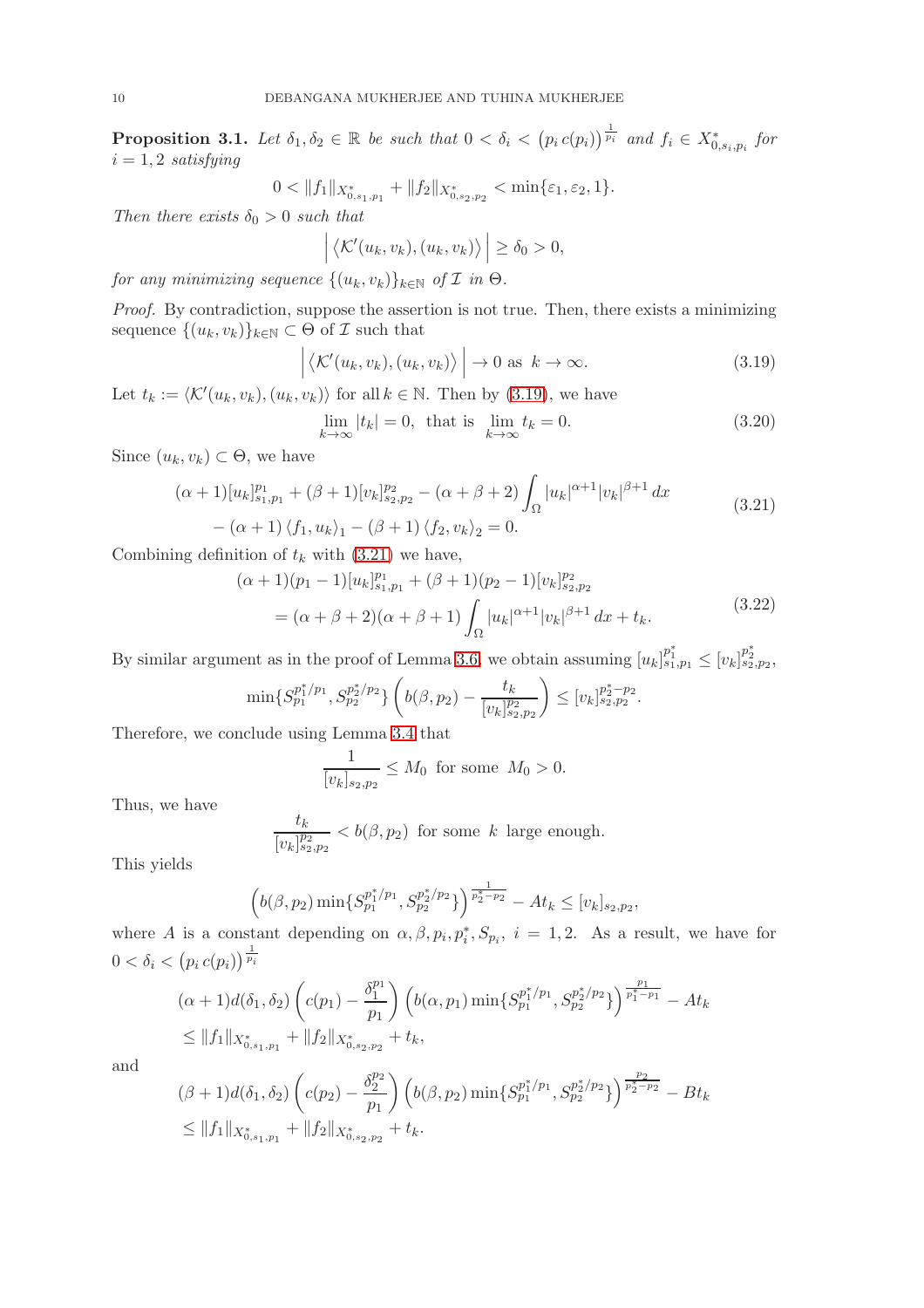Letting  $k \to \infty$  we get,

$$
(\alpha+1)d(\delta_1,\delta_2)\left(c(p_1)-\frac{\delta_1^{p_1}}{p_1}\right)\left(b(\alpha,p_1)\min\{S_{p_1}^{p_1^*/p_1},S_{p_2}^{p_2^*/p_2}\}\right)^{\frac{p_1}{p_1^*-p_1}} \leq \|f_1\|_{X^*_{0,s_1,p_1}} + \|f_2\|_{X^*_{0,s_2,p_2}}
$$
 and

$$
(\beta+1)d(\delta_1,\delta_2)\left(c(p_2)-\frac{\delta_2^{p_2}}{p_2}\right)\left(b(\beta,p_2)\min\{S_{p_1}^{p_1^*/p_1},S_{p_2}^{p_2^*/p_2}\}\right)^{\frac{p_2}{p_2^*-p_2}} \leq \|f_1\|_{X^*_{0,s_1,p_1}}+\|f_2\|_{X^*_{0,s_2,p_2}}.
$$

This contradicts the hypothesis of the proposition, thereby winding-up the proof.  $\Box$ 

3.3. **Proof of Theorem [2.1.](#page-3-0)** Taking into account the minimizing sequence  $\{(u_k, v_k)\}_{k\in\mathbb{N}}\subset$ Θ, we write,

$$
\mathcal{I}'(u_k, v_k) = \mathcal{I}'|_{\Theta}(u_k, v_k) - \lambda_k \mathcal{K}'(u_k, v_k),
$$

that is,

$$
\langle \mathcal{I}'(u_k,v_k),(u_k,v_k)\rangle=\langle \mathcal{I}'|\Theta(u_k,v_k),(u_k,v_k)\rangle-\lambda_k\langle \mathcal{K}'(u_k,v_k),(u_k,v_k)\rangle.
$$

We notice that  $\langle \mathcal{I}'(u_k, v_k), (u_k, v_k) \rangle = 0$  on L.H.S., as  $\{(u_k, v_k)\}_{k \in \mathbb{N}} \subset \Theta$ . On R.H.S., the sequence  $\{(u_k, v_k)\}_{k\in\mathbb{N}}$  be such that,

$$
\mathcal{I}'|_{\Theta}(u_k, v_k) \to 0 \text{ as } k \to \infty.
$$

This implies,

$$
\langle \mathcal{I}'| \Theta(u_k, v_k), (u_k, v_k) \rangle \to 0 \text{ as } k \to \infty.
$$

Using Proposition [3.1,](#page-9-2) we conclude that  $\lambda_k \to 0$ . As a consequence, we notice that,

$$
\lim_{k \to \infty} \langle \mathcal{I}'(u_k, v_k), (\phi_1, \phi_2) \rangle = 0 \text{ for all } (\phi_1, \phi_2) \in X.
$$

Hence, we obtain

$$
\begin{cases}\n(-\Delta)^{s_1}_{p_1} u_k &= u_k |u_k|^{\alpha-1} |v_k|^{\beta+1} + f_1 + f_k \text{ in } \Omega, \\
(-\Delta)^{s_2}_{p_2} v_k &= |u_k|^{\alpha+1} v_k |v_k|^{\beta-1} + f_2 + g_k \text{ in } \Omega, \\
u_k &= v_k = 0 \text{ in } \mathbb{R}^N \setminus \Omega,\n\end{cases}
$$

where  $\{f_k\}$  and  $\{g_k\}$  denote two sequences converging strongly to 0 in  $(X_{0,s_i,p_i}(\Omega))^*$  respectively for  $i = 1, 2$ . Let us define  $\{M_k\}_{k \in \mathbb{N}}$  and  $\{N_k\}_{k_n}$  be such that  $M_k = u_k |u_k|^{\alpha - 1} |v_k|^{\beta + 1}$ and  $N_k = |u_k|^{\alpha+1} v_k |v_k|^{\beta-1}$ . We now approach towards the following proposition regarding  $\{M_k\}$  and  $\{N_k\}$ .

**Proposition 3.2.** The sequences  $\{M_k\}_{k\in\mathbb{N}}$  and  $\{N_k\}_{k\in\mathbb{N}}$  defined above are bounded in  $X_{0,s_1,p_1}^*(\Omega)$  and  $X_{0,s_2,p_2}^*(\Omega)$  respectively.

*Proof.* We know that the embedding  $X_{0,s_i,p_i}(\Omega) \hookrightarrow L^{p_i^*}(\Omega)$  and  $L^{(p_i^*)'}(\Omega) \hookrightarrow X^*_{0,s_i,p_i}(\Omega)$  are continuous. Our aim is to deduce that  $\{M_k\}_{k\in\mathbb{N}}$  and  $\{N_k\}_{k\in\mathbb{N}}$  are bounded in  $L^{(p_i^*)'}(\Omega)$ respectively for  $i = 1, 2$ . To conclude our result, it is sufficient to consider  $\{M_k\}_{k \in \mathbb{N}}$ . Using the fact that  $\{u_k\}_{k\in\mathbb{N}}$  and  $\{v_k\}_{k\in\mathbb{N}}$  are bounded respectively in  $X_{0,s_i,p_i}(\Omega)$  for  $i=1,2$  (refer Lemma [3.7\)](#page-8-2) and embedding results, we have the following estimate: for every  $\psi \in L^{p_1^*}(\Omega)$ , there exists a constant  $\mathcal{F}' > 0$  such that,

<span id="page-10-0"></span>
$$
\left| \int_{\Omega} M_k \psi \, dx \right| \leq \int_{\Omega} |M_k| |\psi| \, dx \leq \int_{\Omega} |u_k|^{\alpha} |v_k|^{\beta+1} |\psi| \, dx
$$
\n
$$
\leq |u_k|_{L^{p_1^*}(\Omega)}^{\alpha} |v_k|_{L^{p_2^*}(\Omega)}^{\beta+1} |\psi|_{L^{p_1^*}(\Omega)} \leq \mathcal{F}' |\psi|_{L^{p_1^*}(\Omega)}.
$$
\n(3.23)

We note that  $(3.23)$  is valid due to Hölder's inequality as,

$$
\frac{\alpha+1}{p_1^*} + \frac{\beta+1}{p_2^*} = 1.
$$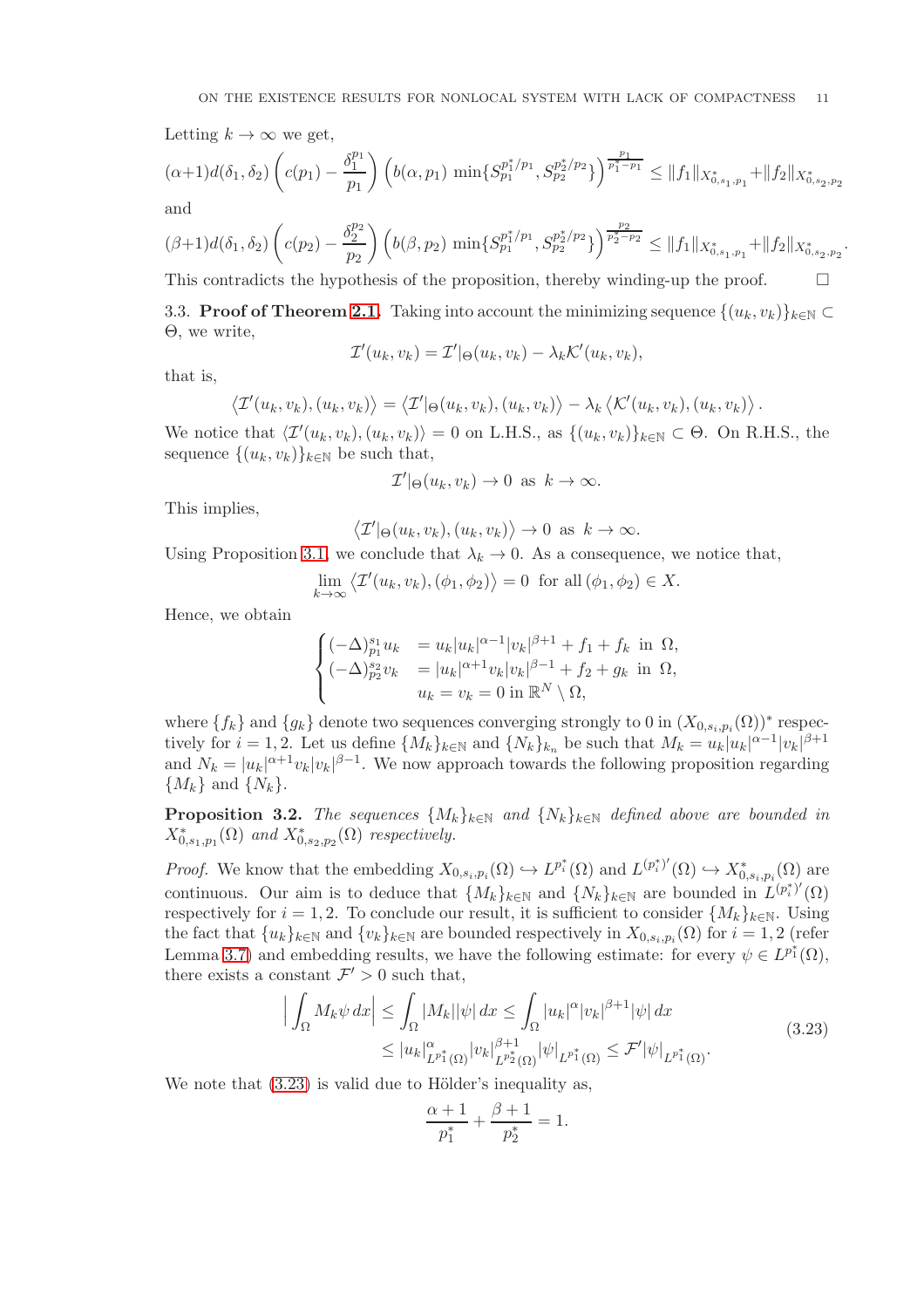Using [\(3.23\)](#page-10-0), for every  $\psi \in L^{(p_1^*)'}(\Omega) \setminus \{0\}$ , we have,

$$
\frac{\left|\int_{\Omega} M_{k} \psi \, dx\right|}{\left\|\psi\right\|_{L^{p_{1}^{\ast}}}} \leq \mathcal{F}'.
$$

This implies,

$$
\sup_{\psi \in L^{p_1^*}(\Omega) \backslash \{0\}} \frac{\left| \int_{\Omega} M_k \psi \, dx \right|}{|\psi|_{L^{p_1^*}(\Omega)}} = |M_k|_{L^{(p_1^*)'}(\Omega)} \leq \mathcal{F}'.
$$

 $\mathbf{r}$ 

We conclude that  $\{M_k\}_{k\in\mathbb{N}}$  is bounded in  $L^{(p_i^*)'}(\Omega)$  and thereupon, is bounded in  $X^*_{0,s_1,p_1}(\Omega)$ . This completes the proof.

 $\Box$ 

<span id="page-11-1"></span>**Proposition 3.3.** The sequences  $\{M_k\}_{k\in\mathbb{N}}$  and  $\{N_k\}_{k\in\mathbb{N}}$  are bounded in  $L^1(\Omega)$ . Moreover, we have,

$$
\lim_{k \to \infty} \int_{\Omega} M_k \phi_1 dx = \int_{\Omega} M^* \phi_1 dx, \,\forall \, \phi_1 \in L^{\infty}(\Omega),
$$

and

$$
\lim_{k \to \infty} \int_{\Omega} N_k \phi_2 \, dx = \int_{\Omega} N^* \phi_2 \, dx, \,\forall \, \phi_2 \in L^{\infty}(\Omega),
$$

where  $M^* = u^* |u^*|^{\alpha-1} |v^*|^{\beta+1}$ ,  $N^* = |u^*|^{\alpha+1} v^* |v^*|^{\beta-1}$  and  $(u^*, v^*)$  is as defined in Lemma [3.7.](#page-8-2)

*Proof.* Using Hölder inequality, we can see that  $\{M_k\}_{k\in\mathbb{N}}$  and  $\{N_k\}_{k\in\mathbb{N}}$  are bounded in  $L^1(\Omega)$ . Using Lemma [3.7,](#page-8-2) we obtain the existence of  $u^*$  and  $v^*$  which furthermore guarantees that some subsequences denoted again by  $\{M_k\}_{k\in\mathbb{N}}$  and  $\{N_k\}_{k\in\mathbb{N}}$  converge a.e. in  $\Omega$ to  $M^*$  and  $N^*$  respectively. In a similar fashion, we can show that  $M^*$  and  $N^*$  belong to  $L^1(\Omega)$ . Let

$$
|N_k - N^*|_{L^1(\Omega)} < (\mathcal{F}')^{R_{\alpha\beta}}
$$

where  $R_{\alpha\beta} > 0$  is such that

$$
\frac{1}{R_{\alpha\beta}} = \frac{\alpha}{p_1^*} + \frac{\beta + 1}{p_2^*}.
$$

We will now apply Egoroff's Theorem [\[5\]](#page-14-4). For fix  $\varepsilon > 0$ , there exists a measurable subset  $\mathcal A$  of  $\Omega$  such that

$$
\big|\Omega\setminus \mathcal A\big|^{\frac{1}{p_1^*}}<\frac{\varepsilon}{2\mathcal F'}.
$$

and the sequence  $\{N_k\}_{k\in\mathbb{N}}$  converges uniformly to  $N^*$  in A. As a consequence, we obtain,

$$
\int_{\Omega} |N_k - N^*| dx = \int_{\Omega \setminus \mathcal{A}} |N_k - N^*| dx + \int_{\mathcal{A}} |N_k - N^*| dx.
$$

Using uniform convergence of  $N_k$  to  $N^*$  in A, we note that there exists  $k_{\varepsilon} > 0$  such that for  $k \geq k_{\varepsilon}$ , we have,

<span id="page-11-0"></span>
$$
|N_k(x) - N^*(x)| \le \frac{\varepsilon}{2|\Omega|}, \ \ \forall x \in \mathcal{A}.
$$

So, for all  $k \geq k_{\varepsilon}$ , we have,

$$
\int_{\mathcal{A}} |N_k(x) - N^*(x)| dx \le \int_{\mathcal{A}} \frac{\varepsilon}{2|\Omega|} dx \le \frac{\varepsilon}{2}.
$$
 (3.24)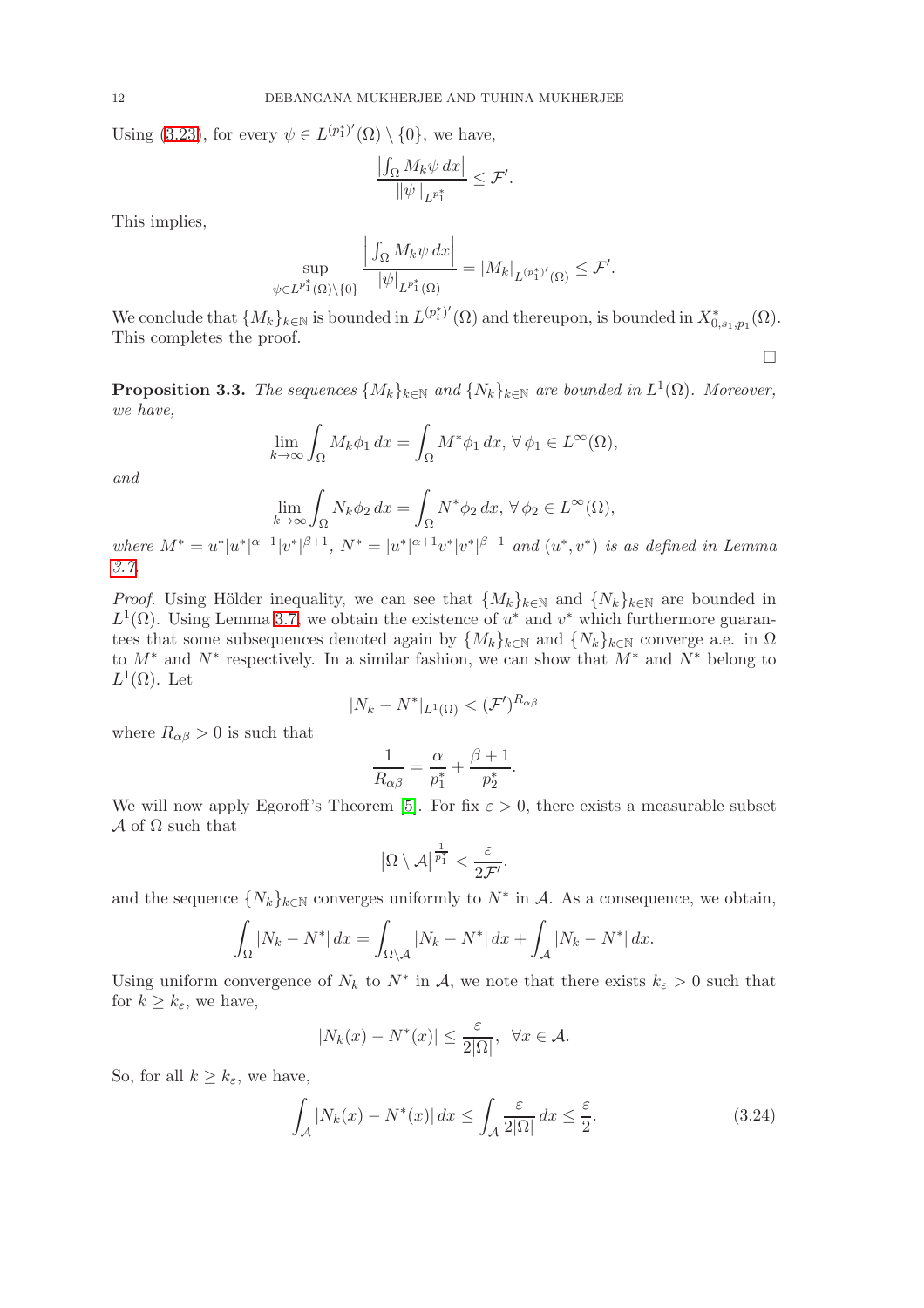On another note, we observe that

$$
\int_{\Omega \setminus \mathcal{A}} |N_k - N^*| dx = \int_{\Omega} |N_k - N^*| \chi_{\Omega \setminus \mathcal{A}} dx
$$
  

$$
\leq \left( \int_{\Omega} |N_k - N^*| dx \right)^{\frac{1}{R_{\alpha\beta}}} |\Omega \setminus \mathcal{A}|^{\frac{1}{p_1^*}},
$$

Using the above  $L^1(\Omega)$  bound of  $\{N_k - N^*\}_{k \in \mathbb{N}}$  and  $\big|\Omega \setminus \mathcal{A}\big|$  $\frac{1}{p_1^*} < \frac{\varepsilon}{2\mathcal{F}'},$  we get

<span id="page-12-0"></span>
$$
\int_{\Omega \setminus A} |N_k - N^*| \, dx \le \frac{\varepsilon}{2}.\tag{3.25}
$$

Combining  $(3.24)$  and  $(3.25)$  we see that,

$$
\int_{\Omega} |N_k - N^*| \, dx \le \varepsilon.
$$

Thus,  $\{N_k\}_{k\in\mathbb{N}}$  converges to  $N^*$  in  $L^1(\Omega)$ . Consequently, without loss of generality, we get  $\{N_k\}_{k\in\mathbb{N}}$  converges weakly to  $N^*$  in  $L^1(\Omega)$  and similar arguments will lead to  $\{M_k\}_{k\in\mathbb{N}}$ converges weakly to  $M^*$  in  $L^1(\Omega)$ . This finishes the proof.

We now provide a direct consequence of Proposition [3.3.](#page-11-1) Firstly, observing that  $\{M_k\}_{k\in\mathbb{N}}$ is bounded in  $L^1(\Omega)$ , we obtain the strong convergence of  $[u_k]_{s_1,p_1}^{p_1}$  to  $[u^*]_{s_1,p_1}^{p_1}$  in  $L^{t_1}(\Omega)$  for every  $t_1 < p_1$  and  $[v_k]_{s_2,p_2}^{p_2}$  to  $[v^*]_{s_2,p_2}^{p_2}$  in  $L^{t_2}(\Omega)$  for every  $t_2 < p_2$ . As a follow-up, we note that (see Lemma 3.3, [\[9\]](#page-15-14)),

<span id="page-12-2"></span>
$$
\frac{|u_k(x) - u_k(y)||^{p_1 - 2}(u_k(x) - u_k(y))|}{|x - y| \frac{\frac{N + p_1 s_1}{p'_1}}{p'_1}} \rightharpoonup \frac{|u^*(x) - u^*(y)||^{p_1 - 2}(u^*(x) - u^*(y))}{|x - y| \frac{\frac{N + p_1 s_1}{p'_1}}{p'_1}}
$$
(3.26)

weakly in  $L^{p'_1}(\mathbb{R}^{2N})$  and

<span id="page-12-3"></span>
$$
\frac{|v_k(x) - v_k(y)||^{p_2 - 2}(v_k(x) - v_k(y))|}{|x - y|^{-\frac{N + p_2 s_2}{p'_2}}}\n\to \frac{|v^*(x) - v^*(y)||^{p_2 - 2}(v^*(x) - v^*(y))}{|x - y|^{\frac{N + p_2 s_2}{p'_2}}}
$$
\n(3.27)

weakly in  $L^{p'_2}(\mathbb{R}^{2N})$ . We now take care of an important corollary stated below.

Corollary 3.1. There holds,

$$
\lim_{k \to \infty} \int_{\Omega} M_k \phi_1 dx = \int_{\Omega} M^* \phi_1 dx \text{ for all } \phi_1 \in X_{0,s_1,p_1}(\Omega)
$$

and

$$
\lim_{k \to \infty} \int_{\Omega} N_k \phi_2 dx = \int_{\Omega} N^* \phi_2 dx \text{ for all } \phi_2 \in X_{0,s_2,p_2}(\Omega).
$$

*Proof.* We notice that the proof holds true by Proposition [3.3](#page-11-1) if  $\phi_1$  and  $\phi_2$  belong to  $C_c^{\infty}(\Omega)$ . We now suppose that  $\phi_1$  belongs to  $X_{0,s_1,p_1}(\Omega)$ . Our objective is to show that

<span id="page-12-1"></span>
$$
\int_{\Omega} M_k \phi_1 \, dx \to \int_{\Omega} M^* \phi_1 \, dx. \tag{3.28}
$$

We choose  $\varepsilon > 0$  sufficiently small. Since  $C_c^{\infty}(\Omega)$  is dense in  $X_{0,s_1,p_1}(\Omega)$ , there exists  $\Phi_{\varepsilon} \in C_c^{\infty}(\Omega)$  such that  $[\phi_1 - \Phi_{\varepsilon}]_{s_1,p_1} \leq \varepsilon$ . Indeed, we have,

$$
\int_{\Omega} M_k \phi_1 dx - \int_{\Omega} M^* \phi_1 dx = \int_{\Omega} (M_k - M^*) (\phi_1 - \Phi_{\varepsilon}) dx + \int_{\Omega} (M_k - M^*) \Phi_{\varepsilon} dx,
$$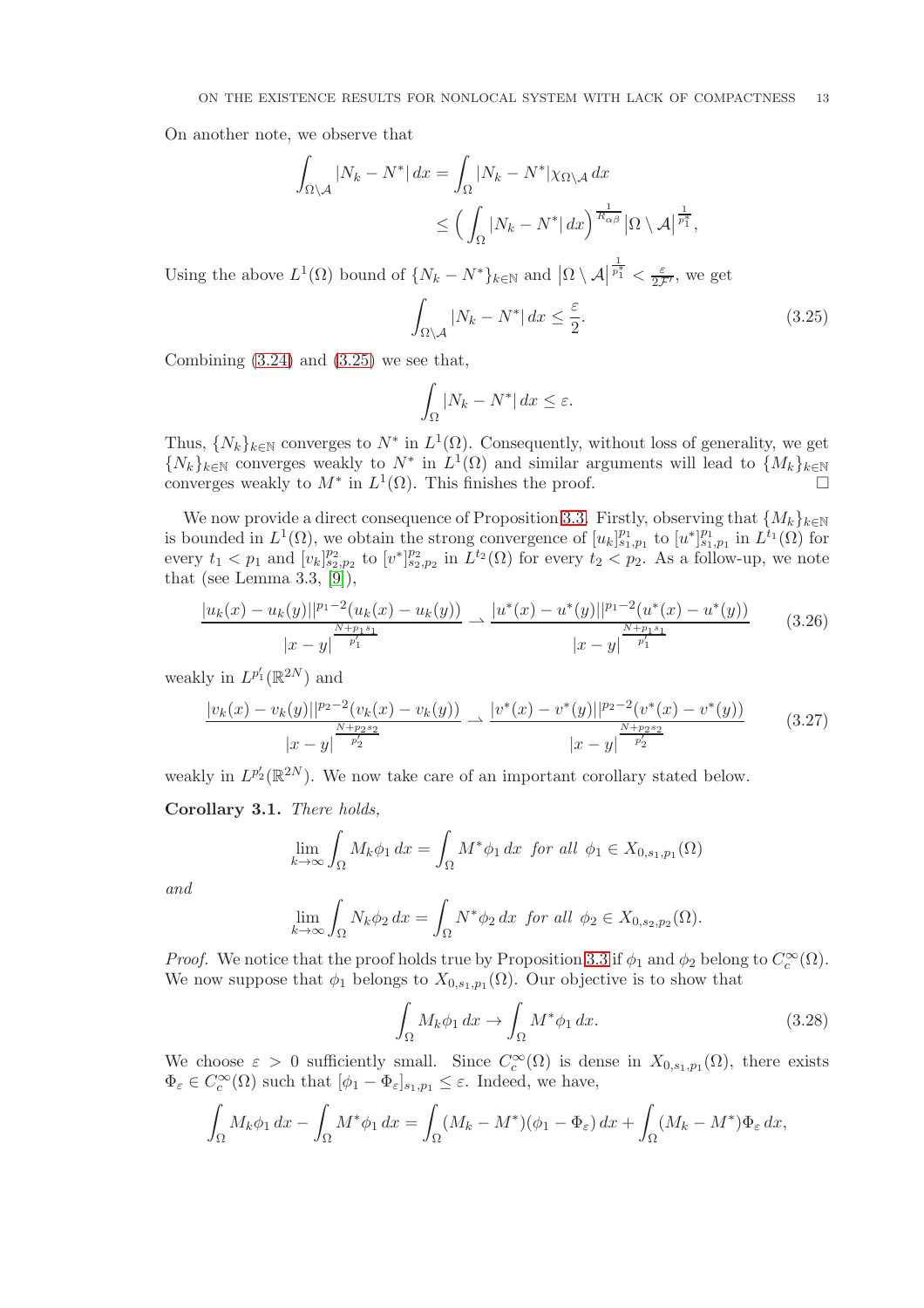which yields,

<span id="page-13-0"></span>
$$
\left| \int_{\Omega} M_k \phi_1 \, dx - \int_{\Omega} M^* \phi_1 \, dx \right| \le \int_{\Omega} |M_k - M^*| |\phi_1 - \Phi_{\varepsilon}| \, dx + \left| \int_{\Omega} (M_k - M^*) \Phi_{\varepsilon} \, dx \right|.
$$
 (3.29)

Now, using Hölder's inequality, we have,

$$
\int_{\Omega} |M_{k}-M^{*}||\phi_{1}-\Phi_{\varepsilon}|\,dx \leq \Big(\int_{\Omega} |M_{k}-M^{*}|^{R_{\alpha,\beta}}\Big)^{\frac{1}{R_{\alpha,\beta}}} \Big(\int_{\Omega} |\phi_{1}-\Phi_{\varepsilon}|^{p_{1}^{*}}\,dx\Big)^{\frac{1}{p_{1}^{*}}}.
$$

Applying the continuous embedding  $X_{0,s_1,p_1}(\Omega) \hookrightarrow L^{p_1^*}(\Omega)$ , we get,  $|\phi_1 - \Phi_{\varepsilon}|_{L^{p_1^*}(\Omega)} \leq \frac{\varepsilon}{2}$  $\frac{\varepsilon}{2}$ . Using Proposition [3.3](#page-11-1) for  $M_k$ , for  $\varepsilon > 0$  sufficiently small and k large enough, we deduce that

$$
\left| \int_{\Omega} (M_k - M^*) \Phi_{\varepsilon} \, dx \right| \le \frac{\varepsilon}{2}
$$

Combining altogether we obtain using [\(3.29\)](#page-13-0),

$$
\left| \int_{\Omega} M_k \phi_1 \, dx - \int_{\Omega} M^* \phi_1 \, dx \right| \le \frac{\varepsilon}{2} + \frac{\varepsilon}{2} = \varepsilon,
$$

thereby proving [\(3.28\)](#page-12-1). In a similar fashion, we acquire

$$
\int_{\Omega} N_k \phi_2 \, dx \to \int_{\Omega} N^* \phi_2 \, dx,
$$

for all  $\phi_2 \in X_{0,s_2,q_2}(\Omega)$ . This wraps-up the proof.

The subsequent proposition is also thought-provoking for the readers and announced below:

**Proposition 3.4.** The pair  $(u^*, v^*)$  obtained in Lemma [3.7](#page-8-2) is a solution of problem  $(\mathcal{P}_{f_1,f_2}).$ 

*Proof.* Let  $\phi_i \in X_{0,s_i,p_i}(\Omega)$  for  $i = 1,2$ . We define  $\mathcal{I}'|_u$  and  $\mathcal{I}'|_v$  for  $(u, v) \in X$  by  $\langle \mathcal{I}'|_u(u,v),\phi_1 \rangle = \langle \mathcal{I}'(u,v),(\phi_1,0) \rangle$ 

and

$$
\langle \mathcal{I}'|_v(u,v), \phi_2 \rangle = \langle \mathcal{I}'(u,v), (0, \phi_2) \rangle.
$$

Putting  $u = u_k$  and  $v = v_k$  we get,

$$
\langle \mathcal{I}'|_{u}(u_k, v_k), \phi_1 \rangle = \langle (-\Delta)^{s_1}_{p_1} u_k, \phi_1 \rangle - \int_{\Omega} u_k |u_k|^{\alpha - 1} |v_k|^{\beta + 1} \phi_1 dx - \langle f_1, \phi_1 \rangle - \langle f_k, \phi_1 \rangle
$$
\n(3.30)

and

$$
\langle \mathcal{I}'|_{v}(u_k, v_k), \phi_2 \rangle = \langle (-\Delta)^{s_2}_{p_2} v_k, \phi_2 \rangle - \int_{\Omega} |v_k|^{\alpha+1} v_k |v_k|^{\beta+1} \phi_2 \, dx - \langle f_2, \phi_2 \rangle - \langle g_k, \phi_2 \rangle. \tag{3.31}
$$

Note that

$$
\frac{\phi_1(x) - \phi_1(y)}{|x - y|^{N + s_1 p_1} \over p_1} \in L^{p_1}(\mathbb{R}^N) \text{ and } \frac{\phi_2(x) - \phi_2(y)}{|x - y|^{N + s_2 p_2} \over p_2} \in L^{p_2}(\mathbb{R}^N)
$$

which gives

 $\lim_{k \to \infty} \langle (-\Delta)^{s_1}_{p_1} u_k, \phi_1 \rangle = \langle (-\Delta)^{s_1}_{p_1} u^*, \phi_1 \rangle \text{ and } \lim_{k \to \infty} \langle (-\Delta)^{s_2}_{p_2} v_k, \phi_2 \rangle = \langle (-\Delta)^{s_2}_{p_2} v^*, \phi_2 \rangle.$ 

On taking the limit and using [\(3.26\)](#page-12-2) and [\(3.27\)](#page-12-3) we obtain,

$$
\langle \mathcal{I}'|_u(u_k, v_k), \phi_1 \rangle = \langle (-\Delta)^{s_1}_{p_1} u^*, \phi_1 \rangle - \int_{\Omega} u^* |u^*|^{\alpha - 1} |v^*|^{\beta + 1} \phi_1 dx - \langle f_1, \phi_1 \rangle
$$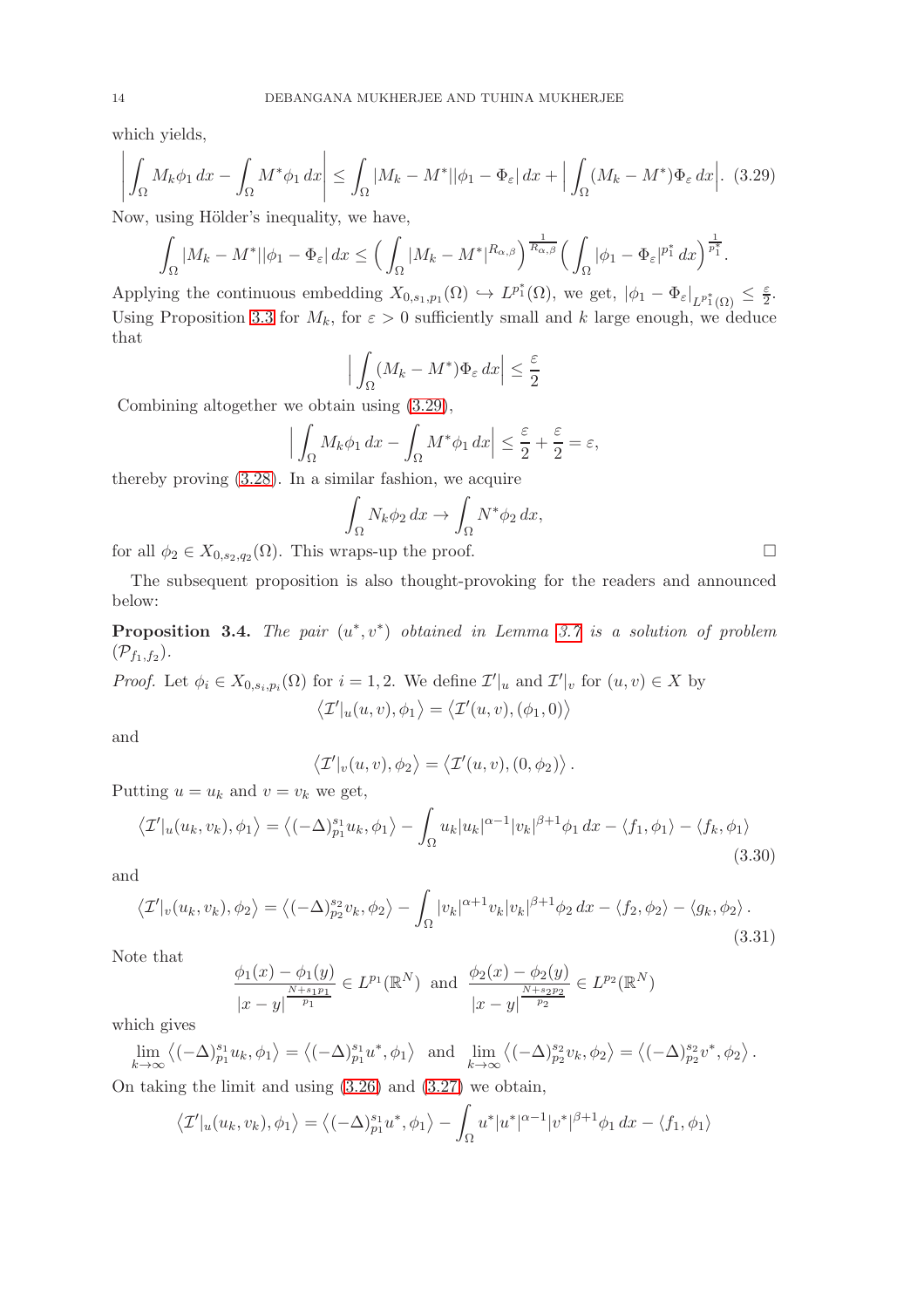and

$$
\langle \mathcal{I}'|_{v}(u_k, v_k), \phi_2 \rangle = \langle (-\Delta)^{s_2}_{p_2} v^*, \phi_2 \rangle - \int_{\Omega} |v^*|^{\alpha+1} |v^*|^{\beta+1} v^* \phi_2 dx - \langle f_2, \phi_2 \rangle.
$$

Moreover, using  $(3.6)$  and  $(3.7)$  we obtain

$$
\left\langle (-\Delta)_{p_1}^{s_1} u^*, \phi_1 \right\rangle - \int_{\Omega} u^* |u^*|^{\alpha - 1} |v^*|^{\beta + 1} \phi_1 \, dx - \left\langle f_1, \phi_1 \right\rangle = 0
$$

for every  $\phi_1$  in  $X_{0,s_1,p_1}(\Omega)$  and

$$
\left\langle \left( -\Delta \right)^{s_2}_{p_2} v^*, \phi_2 \right\rangle - \int_{\Omega} |v^*|^{\alpha+1} |v^*|^{\beta+1} v^* \phi_2 \, dx - \left\langle f_2, \phi_2 \right\rangle = 0
$$

for every  $\phi_2$  in  $X_{0,s_2,p_2}(\Omega)$  As a result, we deduce that,

$$
\begin{cases}\n(-\Delta)^{s_1}_{p_1} u^* &= u^* |u^*|^{\alpha-1} |v^*|^{\beta+1} + f_1 \text{ in } \Omega, \\
(-\Delta)^{s_2}_{p_2} v^* &= u^* |u^*|^{\alpha+1} |v^*|^{\beta-1} + f_2 \text{ in } \Omega.\n\end{cases}
$$

This implies,  $(u^*, v^*)$  is a weak solution of  $(\mathcal{P}_{f_1,f_2})$ . Contrarily, this solution  $(u^*, v^*)$ satisfies the following:

- (i)  $\langle \mathcal{I}'(u^*, v^*), (u^*, v^*) \rangle = 0,$
- (ii)  $\mathcal{I}(u^*, v^*) = m < 0.$

By (i), we note that  $(u^*, v^*)$  belongs to  $\Theta$ . As  $(u^*, v^*)$  is the solution of  $(\mathcal{P}_{f_1,f_2})$ , we obtain (i) by taking into account  $(\phi_1, \phi_2) = (u^*, v^*)$ .

To see the proof of (ii), we note that (i) implies  $m \leq \mathcal{I}(u^*, v^*)$ , since  $m := \inf_{(u,v) \in \Theta} \mathcal{I}(u, v)$ . Otherwise, due to the weak semi-continuity of  $\mathcal{I}|_{\Theta}$  and  $\mathcal{I}(u_k, v_k) < m + \frac{1}{k}$  yields,

$$
\mathcal{I}(u^*, v^*) \le \liminf_{k \to +\infty} \mathcal{I}(u_k, v_k) \le m.
$$

This in turn yields us,

$$
m = \lim_{k \to \infty} \mathcal{I}(u_k, v_k) = \mathcal{I}(u^*, v^*).
$$

Using Lemma [3.4,](#page-5-4) we get  $\mathcal{I}(u^*, v^*) < 0$ . This finishes our proof.

Remark 3.1. Before wrapping-up the article, as a future direction it would be inspiring to study analogous set of problems by considering even more general kernel, again both fractional and nonlinear, by taking into account rough coefficients. Thus, by replacing the fractional  $(p_1, p_2)$  Laplacians in  $(\mathcal{P}_{f_1, f_2})$  with the nonlinear integro-differential operator given by

$$
\mathcal{L}_K u(x) = P.V. \int_{\mathbb{R}^N} |u(y) - u(x)|^{p-2} (u(y) - u(x)) K(x, y) dy, x \in \mathbb{R}^N
$$

where the symmetric function K is a Gagliardo-type kernel (namely, an  $(s, p)$ -kernel) with measurable coefficients. Owing to this aspiration, we cite  $(7,8)$  for interested readers which treats with the general nonlinear fractional operators above.

### **REFERENCES**

- <span id="page-14-1"></span>[1] G.A. Afrouzi, S. Khademloo and M. Mirzapour, On positive solution for a class of nonlinear elliptic systems with indefinite weights, Bulletin of Mathematical Analysis and Applications, 3 (2011), 1-14.
- <span id="page-14-0"></span>[2] S. Benmouloud, R. Echarghaoui and S. M. Sbaï, Existence result for quasilinear elliptic problem on unbounded domains, Nonlinear Anal., 71 (2009), 1552–1561.
- <span id="page-14-2"></span>[3] M. Bhakta, S. Chakraborty, O. H. Miyagaki, P. Pucci, Fractional elliptic systems with critical nonlinearities, (2021), [arXiv:2010.05305](http://arxiv.org/abs/2010.05305)
- <span id="page-14-3"></span>[4] M. Bhakta and D. Mukherjee, *Multiplicity results for*  $(p, q)$  fractional elliptic equations involving critical nonlinearities, Adv. Differential Equations, 24 (2019), no. 3-4, 185–228.
- <span id="page-14-4"></span>[5] Brezis, Haïm, Analyse fonctionnelle,  $(1983)$ , pp.-xiv+234.